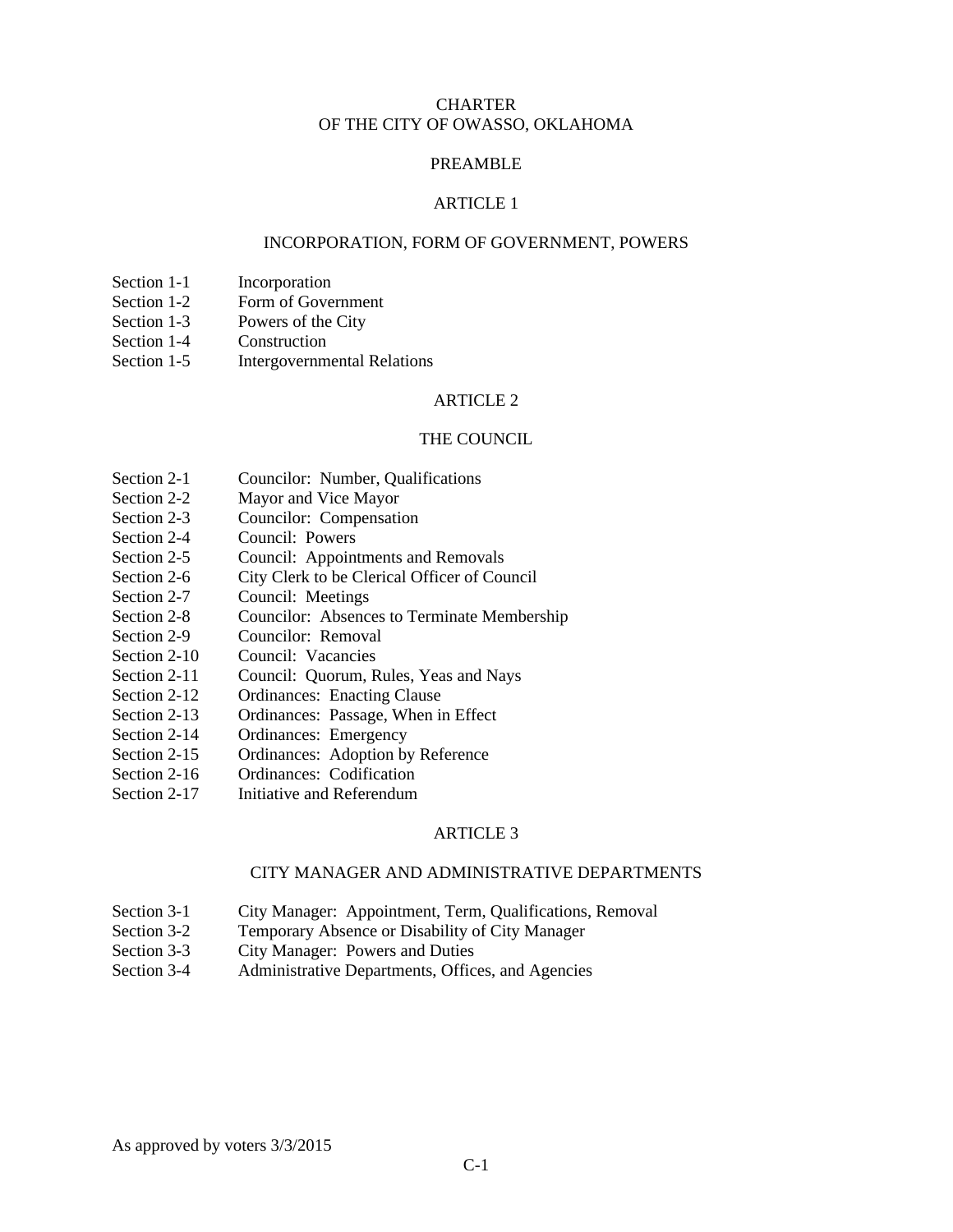# DEPARTMENT OF FINANCE; FISCAL AFFAIRS

- Section 4-1 Department of Finance; City Treasurer
- Section 4-2 Purchases and Sales
- Section 4-3 Sale of Property Valued at More Than \$250,000
- Section 4-4 Public Improvements
- Section 4-5 Fiscal Year

# ARTICLE 5

#### MUNICIPAL COURT

Section 5-1 Municipal Court

# ARTICLE 6

#### **ELECTIONS**

- Section 6-1 Nomination and Election: Terms; Nonpartisan Elections; Etc
- Section 6-2 Wards: Number: Equal, Etc
- Section 6-3 Primary Election Filing<br>Section 6-4 Primary Election: Time
- Primary Election: Time, Etc
- Section 6-5 Primary Election: Who Nominated or Elected
- Section 6-6 General Election: Time, Who Elected
- Section 6-7 Registered Qualified Electors
- Section 6-8 Elections: When Not Held
- Section 6-9 Political Activity of Officers and Employees
- Section 6-10 State Constitution and Law to Govern

#### ARTICLE 7

### RECALL

- Section 7-1 Recall Authorized<br>Section 7-2 Recall Petition
- **Recall Petition**
- Section 7-3 Recall Election: Council to Order
- Section 7-4 Same: How Held<br>Section 7-5 Person Recalled or
- Person Recalled or Resigning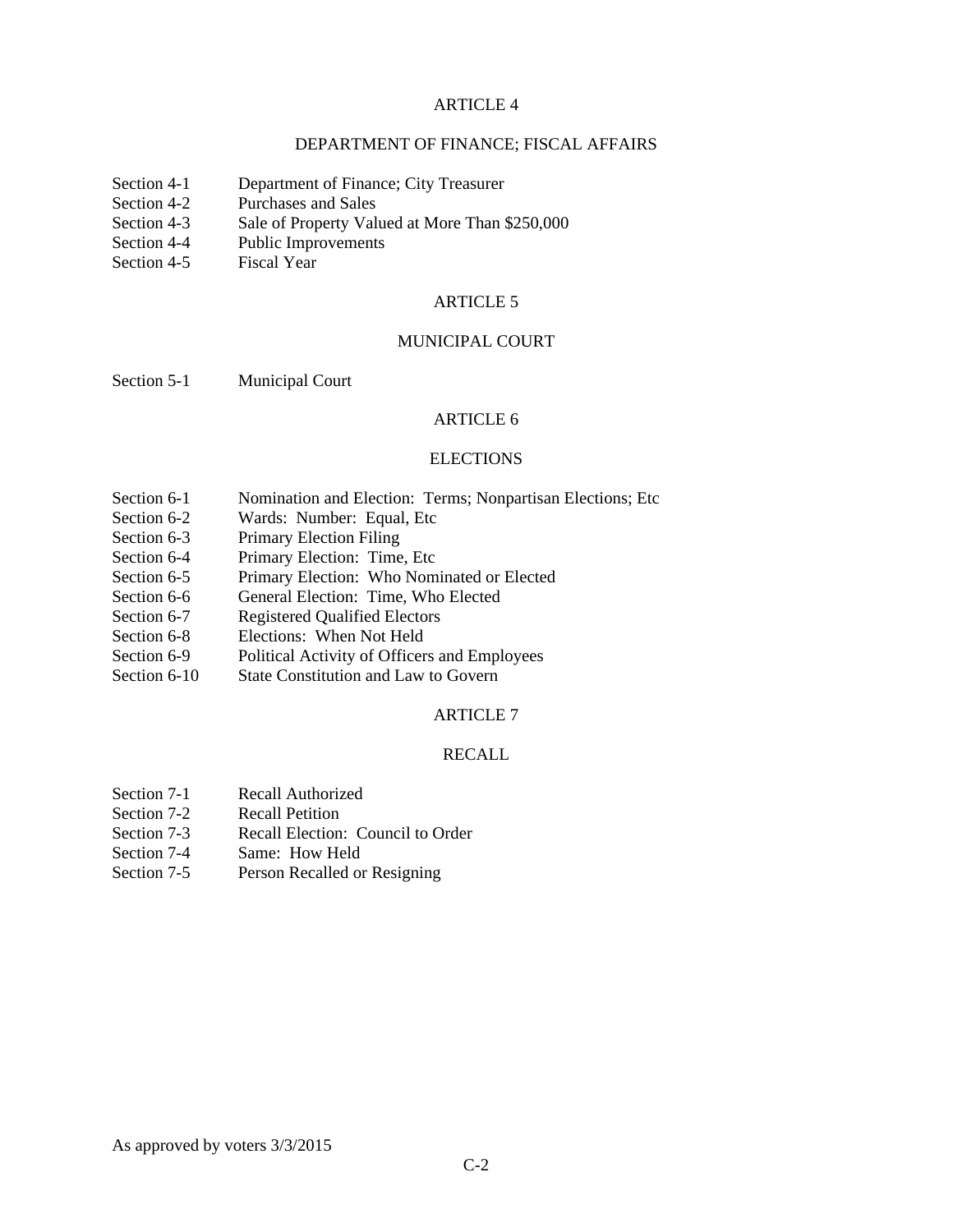# OFFICERS AND EMPLOYEES GENERALLY

- Section 8-1 Merit System Created: Appointments, Removals, Etc; Personnel Rules
- Section 8-2 Personnel Board Created
- Section 8-3 Classified and Unclassified Services
- Section 8-4 Removal, Etc: Hearing Before the Personnel Board
- Section 8-5 Qualifications of Officers and Employees
- Section 8-6 Nepotism<br>Section 8-7 Holding N
- Holding More Than One Office
- Section 8-8 Bonds of Officers and Employees
- Section 8-9 Oath or Affirmation of Office
- Section 8-10 Who May Administer Oaths and Affirmations
- Section 8-11 Removal, Etc, of Officers and Employees
- Section 8-12 Acting Officers and Employees
- Section 8-13 Officers to Continue Until Successors are Elected or Appointed and Qualify
- Section 8-14 Conflict of Interests<br>Section 8-15 Feminine Gender
- Feminine Gender

# ARTICLE 9

# AMENDMENT AND SEPARABILITY OF CHARTER

- Section 9-1 Amendment: Proposal, Ratification, Approval
- Section 9-2 Separability

#### ARTICLE 10

### SUCCESSION IN GOVERNMENT

- Section 10-1 When Charter Goes Into Effect
- Section 10-2 Officers and Employees to Continue<br>Section 10-3 Ordinances Continued
- Ordinances Continued
- Section 10-4 Pending Actions and Proceedings
- Section 10-5 Powers and Duties of the City Manager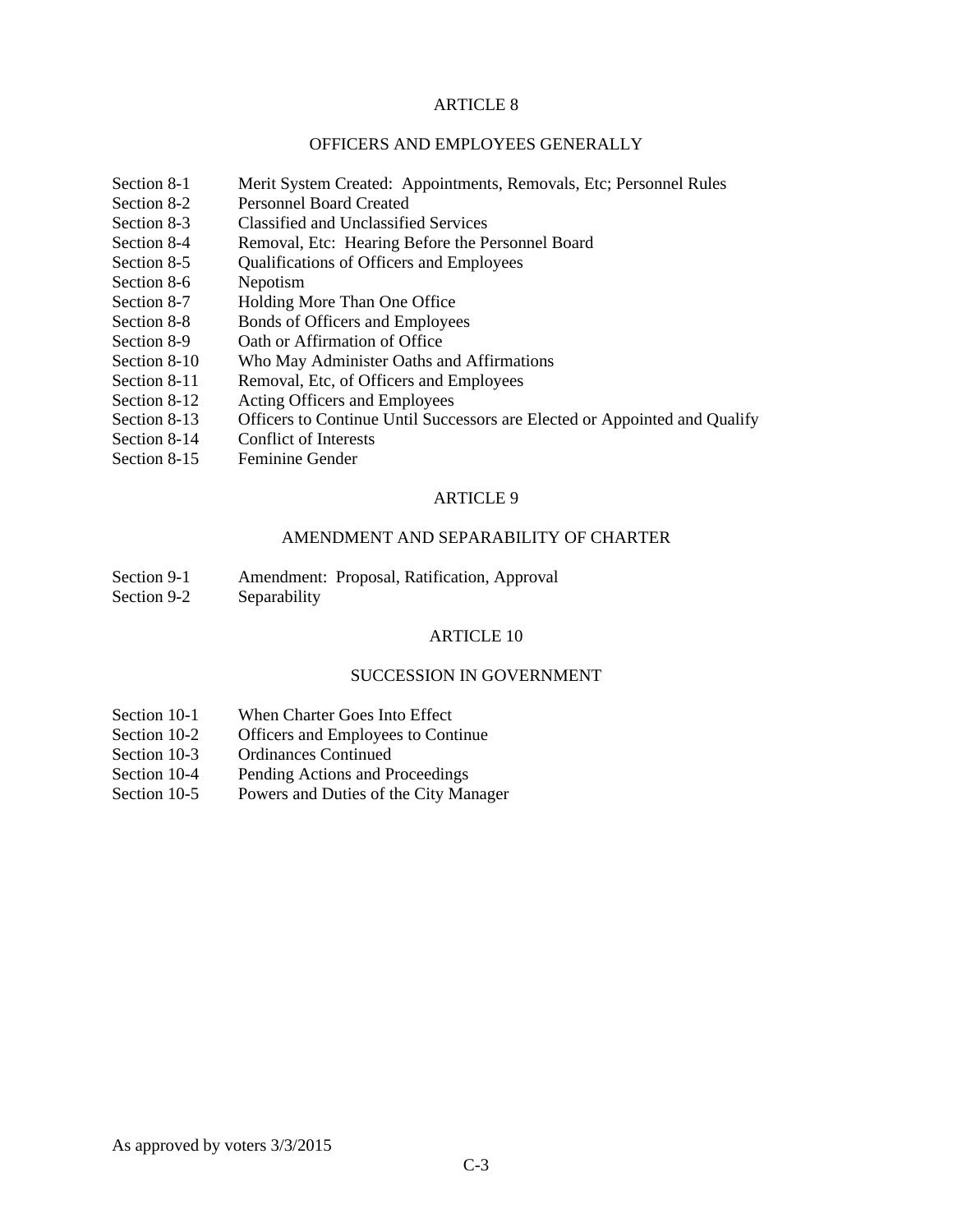## **CHARTER**

## OF THE CITY OF OWASSO, OKLAHOMA

### **PREAMBLE**

We, the people of the City of Owasso, exercising the powers of home rule granted to us by the Constitution and laws of the State of Oklahoma, in order to provide for more efficient, adequate, and economical government, do hereby ordain, ratify, and establish this Charter of the City of Owasso, Oklahoma.

### **ARTICLE 1**

# **INCORPORATION; FORM OF GOVERNMENT; POWERS**

#### Section 1-1 Incorporation

When this Charter goes into effect, the Town of Owasso, Oklahoma, shall become a city, and within the corporate limits as now established or as hereafter may be established, shall be a municipal body politic and corporate in perpetuity under the name of "City of Owasso". The city shall be the legal successor of the town; and as such, it shall succeed to and possess all the property and rights belonging to the town, and shall be liable for all debts and other obligations for which the town is legally bound at the time of the succession in government.

### Section 1-2 Form of Government

The municipal government provided by this Charter shall be known as a "council-manager government". All powers of the city shall be exercised in the manner prescribed by this Charter, or, if the manner is not thus prescribed, then in such manner as the council may prescribe by ordinance.

#### Section 1-3 Powers of the City

a. The city shall have all powers possible for a city operating under a home-rule charter to have under the constitution and laws of this state as fully and completely as though they were specifically enumerated in this Charter.

b. Provisions of state law relating to matters which may be regulated by cities operating underrule charters, shall be in effect in this city only insofar as they are applicable and are not superseded by this Charter or by ordinance.

#### Section 1-4 Construction

The powers of the city under this Charter shall be construed liberally in favor of the city, and the specific mention of particular powers in the Charter shall not be construed as limiting in any way the general power stated in this article.

### Section 1-5 Intergovernmental Relations

The city may exercise any of its powers to perform any of its functions and may participate in the financing thereof, jointly or in cooperation, by contract or otherwise, with any one or more states or civil divisions or agencies thereof, or the United States or any agency thereof.

# **ARTICLE 2**

As approved by voters 3/3/2015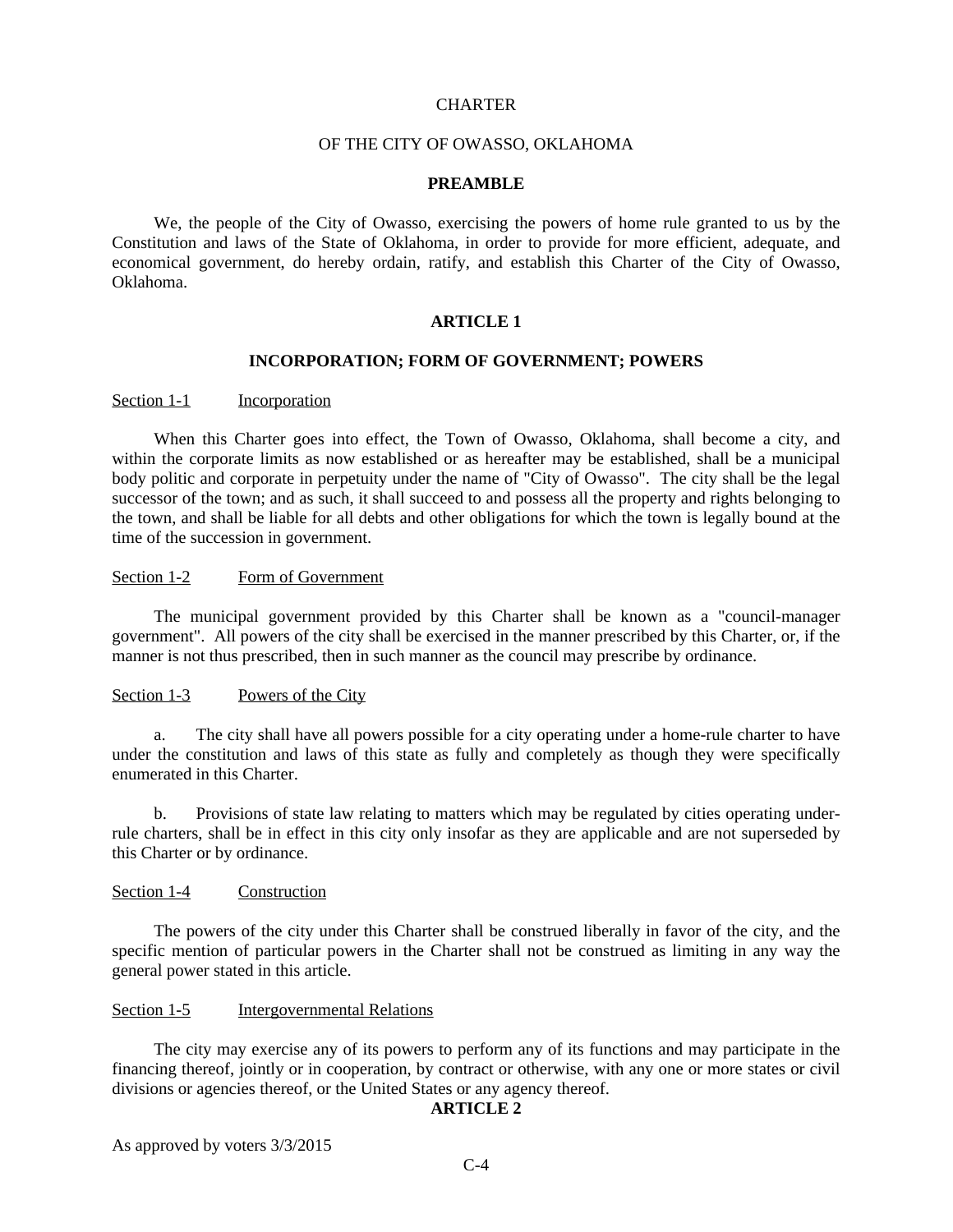# **THE COUNCIL**

### Section 2-1 Councilor: Number, Qualifications

a. There shall be a council of five members, which shall consist of one councilor from each of the five wards of the city as the wards are now constituted or as they may hereafter be constituted by ordinances.

b. Only qualified electors of the city who reside in the respective wards from which they are elected or appointed to fill a vacancy, shall be qualified for the offices of councilor. Upon election, or appointment, as the case may be, such councilor shall continue to reside within the ward from which elected or appointed during the entire term of said councilor's office, or upon removal of residence therefrom, forfeit such office. No councilor may hold any office in the city government by appointment by the City Manager or by any subordinate of the City Manager. If the mayor or any other councilor is convicted of a crime involving moral turpitude, their office shall become vacant immediately when the case is finally determined.

## Section 2-2 Mayor and Vice Mayor

a. At the first meeting after the time prescribed for the beginning of the terms of a newly elected councilor, or as soon thereafter as practicable, the council shall elect from its membership a mayor and a vice mayor, who shall serve until the time prescribed for the beginning of the terms of the next newly elected councilor.

b. The mayor shall preside at meetings of the council. The mayor shall be recognized as head of the city government for all ceremonial purposes and by the governor for purposes of military law. The mayor shall have no administrative duties except signing such written obligations of the city as the council may require. As a council member, the mayor shall have all powers, rights, privileges, duties, and responsibilities of a councilor, including the right to vote on questions.

c. The vice mayor shall act as mayor during the absence, disability, or suspension of the mayor, or, if a vacancy occurs in the office of mayor, until another mayor is elected by the council from its membership for completion of the unexpired term and qualifies. If the office of vice mayor becomes vacant, the council shall elect from its membership another vice mayor for completion of the unexpired term.

### Section 2-3 Council: Compensation

Neither the mayor nor any other council member may receive any compensation as mayor or councilor nor for any other service rendered the city, but may be reimbursed for expenses incurred in the discharge of their official duties.

## Section 2-4 Council: Powers

Except as otherwise provided in this Charter, all powers of the city, including the determination of all matters of policy, shall be vested in the council. Without limitation of the foregoing, the council shall have power, subject to the state constitution, law, and this Charter:

- a. To appoint and remove the City Manager;
- b. By ordinance to enact municipal legislation;

As approved by voters 3/3/2015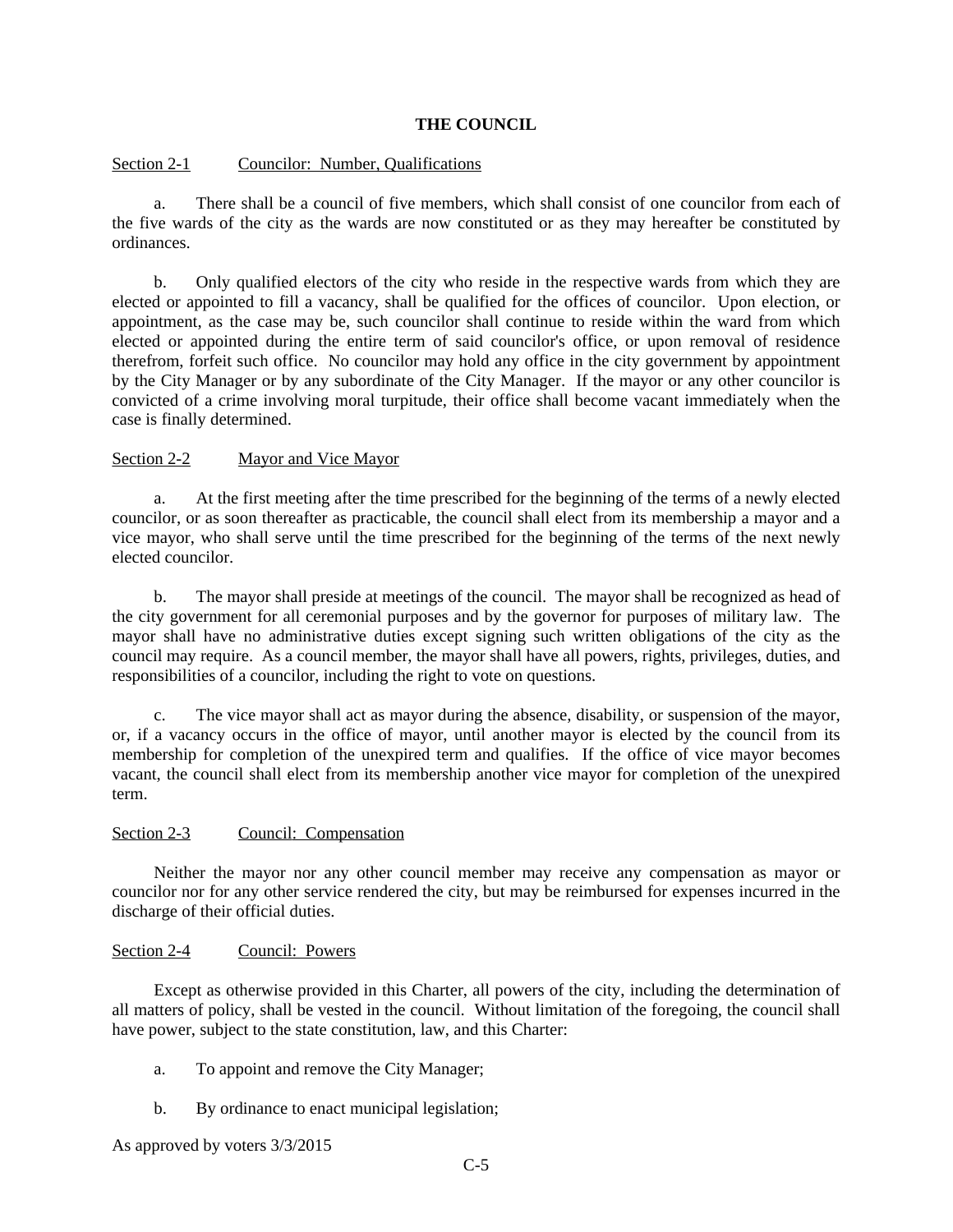c. To adopt the budget, raise revenue, and make appropriations; and to regulate bond elections, the issuance of bonds, sinking funds, the refunding of indebtedness, salaries, wages, and other compensation of officers and employees, and all other fiscal affairs of the city;

d. To inquire in the conduct of any office, department, or agency of the city government, and investigate municipal affairs; and for this purpose, to subpoena witnesses, take testimony, and require the production of evidence;

e. To appoint or elect and remove the members of the personnel board, the members of the planning commission, the members of the board of adjustment, and other quasi-legislative, quasi-judicial, or advisory personnel and authorities, now or when and if established, or to prescribe the method of appointing or electing and removing them.

f. To regulate elections, the initiative and referendum, and recall.

g. To create, change, and abolish all offices, departments, and agencies of the city government other than the offices, departments, and agencies created by this Charter; and to assign additional powers, duties and functions consistent with this Charter to offices, departments, and agencies created by this **Charter** 

## Section 2-5 Council: Appointments and Removals

Neither the council, the mayor, nor any of its other members may direct or request the appointment of any person to, or removal from, office or employment by the City Manager or by any other authority; or, except as provided in this Charter, participate in any manner in the appointment or removal of officers and employees of the city. Except for the purpose of inquiry, the council and its members shall deal with the administrative service solely through the City Manager; and neither the council nor any member thereof may give orders on administrative matters to any subordinate of the City Manager either publicly or privately.

### Section 2-6 City Clerk to be Clerical Officer of Council

The city clerk shall be elected by the council for an indefinite term; provided, that the council by ordinance may provide that the city treasurer shall be ex-officio city clerk. The City Clerk shall serve as clerical officer of the council. The city clerk shall keep the journal of its proceedings, and shall enroll in a book or books kept for the purpose all ordinances and resolutions passed by it; shall be custodian of such documents, records, and archives as may be provided by applicable law or ordinance; shall be custodian of the seal of the city, and shall attest, and affix the seal to, documents when required in accordance with applicable law or ordinance; and shall have such other powers and duties consistent with this Charter as may be prescribed by ordinance or applicable law.

### Section 2-7 Council: Meetings

The council shall hold at least one regular meeting every month, such time as it may prescribe by ordinance or otherwise. The mayor or any three councilors may call special meetings. All meetings of the council, except executive sessions held as authorized by law, shall be open to the public, and the journal of its proceedings shall be open to public inspection.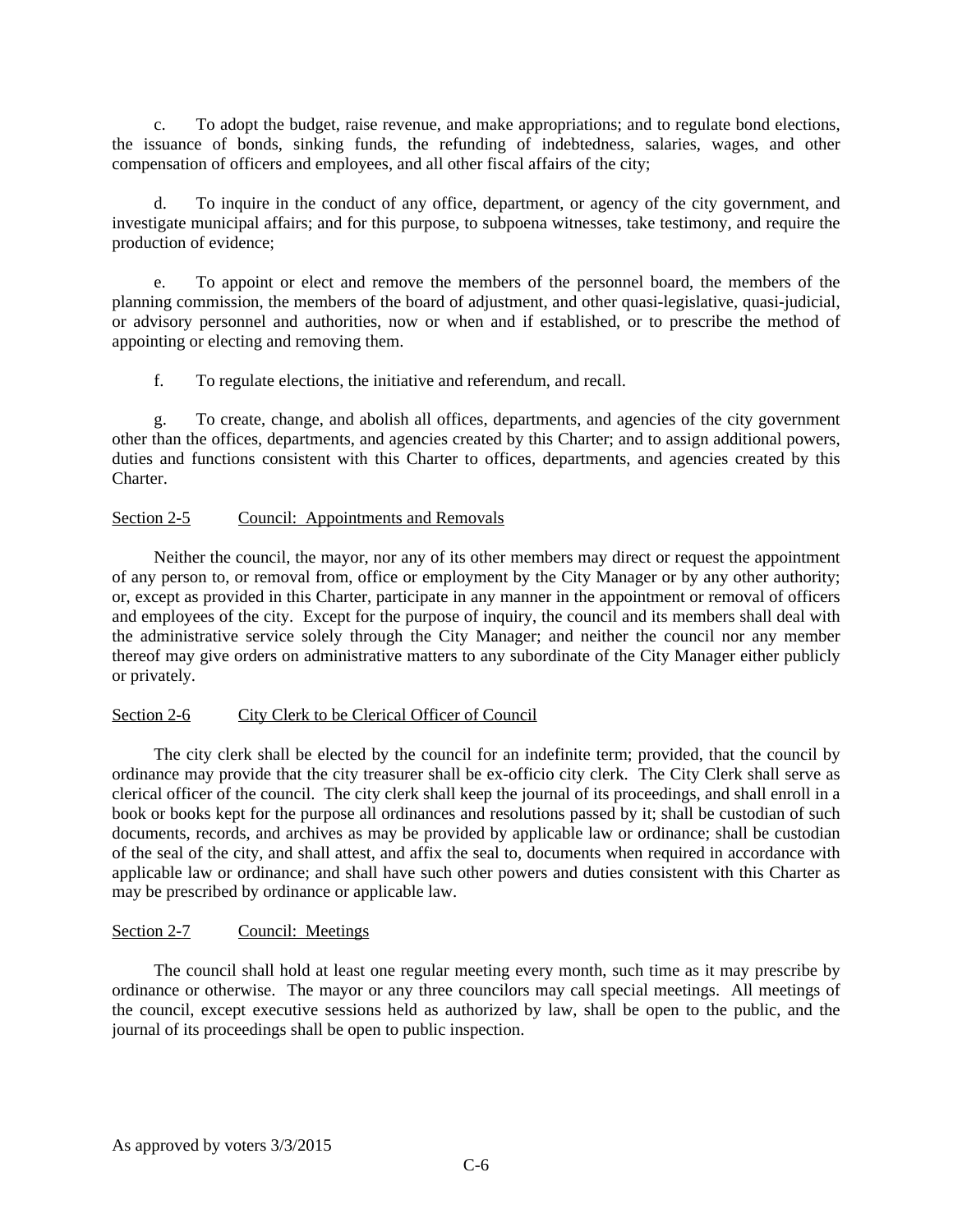# Section 2-8 Councilor: Absences to Terminate Membership

If the mayor or any other councilor is absent from more than one-half of all the regular and special meetings of the council held within any period of four consecutive calendar months, such person shall thereupon cease to hold office.

### Section 2-9 Councilor: Removal

The mayor or any other councilor may be removed from office for any cause specified by applicable state law for the removal of officers, and by the method or methods prescribed thereby, and by recall as provided in this Charter.

#### Section 2-10 Council: Vacancies

The council, by majority vote of its remaining members, shall fill vacancies in its own membership for the unexpired terms or until successors are elected as provided in this section. If a vacancy occurs before the beginning of a regular filing period for council candidates, and the unexpired term extends beyond the time when the terms of councilor elected that year begin, then a councilor for that place shall be elected at the elections of that year to serve the rest of the unexpired term beginning at the time the terms of councilor elected that year begin.

### Section 2-11 Council: Quorum, Rules, Yeas and Nays

A majority of all of the members of the council shall constitute a quorum, but a smaller number may adjourn from day to day or from time to time. The council may determine its own rules. On the demand of any member, the vote on any question shall be by yeas and nays, and shall be entered in the journal.

### Section 2-12 Ordinances: Enacting Clause

The enacting clause of all ordinances passed by the council shall be, "Be it ordained by the Council of the City of Owasso, Oklahoma", and of all ordinances proposed by the voters under the power of initiative, "Be it ordained by the People of the City of Owasso, Oklahoma".

# Section 2-13 Ordinances: Passage, When in Effect

Every proposed ordinance shall be read, by title only unless a majority vote of the council request reading in its entirety, and a vote of a majority of all the council shall be required for its passage. The vote on final passage of every ordinance shall be by yeas and nays, and shall be entered in the journal. The mayor shall have no power of veto. Within ten days after its passage, every ordinance shall be published in full or by number, title, and a brief gist in a newspaper of general circulation within the city. Every ordinance except an emergency ordinance, so published, shall become effective thirty days after its final passage unless it specifies a later time; provided that a franchise for a public utility shall not go into effect until the ordinance granting it has been published in full in a newspaper of general circulation within the city and has been approved at an election by a vote of a majority of the qualified electors voting on the question.

#### Section 2-14 Ordinances: Emergency

An emergency ordinance is an ordinance which in the judgment of the council is necessary for the immediate preservation of peace, health, or safety, and which should become effective prior to the time when an ordinary ordinance would become effective. Every such ordinance shall contain, as a part of its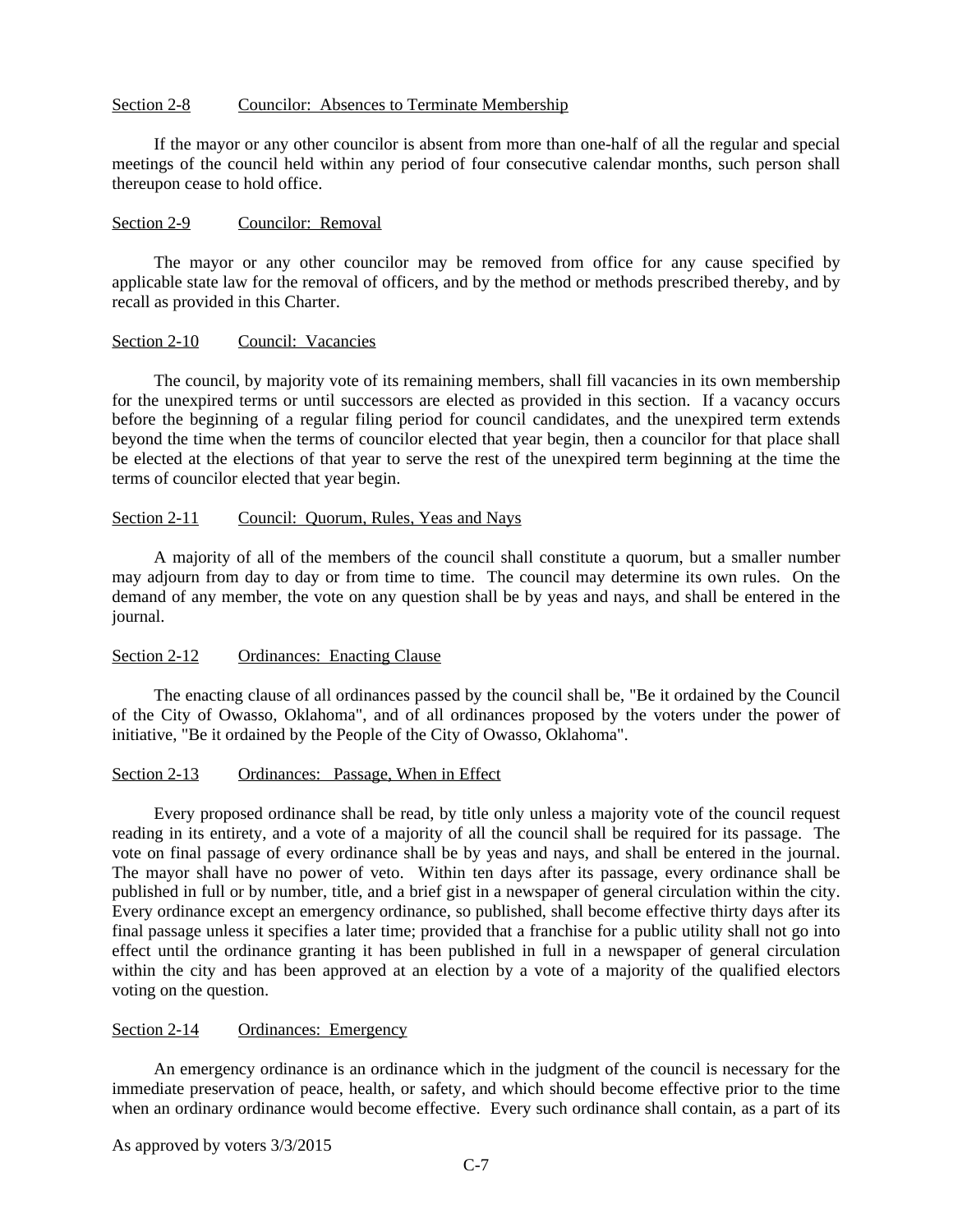title, the words, "and declaring an emergency", and in a separate section, herein called the emergency section, shall declare the emergency. An affirmative vote of at least four councilors shall be required for the passage of an emergency ordinance. An emergency ordinance shall take effect upon passage unless it specifies a later time.

# Section 2-15 Ordinances: Adoption by Reference

The council by ordinance may adopt by reference codes, standards, and regulations relating to building, plumbing, electrical installations, milk and milk products, and other matters which it has power to regulate otherwise. Such code, standard, or regulation so adopted need not be enrolled in the book of ordinances; but a copy shall be filed and kept in the office of the City lerk.

## Section 2-16 Ordinances: Codification

The permanent, general ordinances of the city shall be codified and published in book or pamphlet form at least every ten years unless the council, by use of a loose-leaf system, provides for keeping the code up to date. The ordinances and parts of ordinances included in the code may be revised, rearranged, and reorganized; and the code may contain new matter, provisions of the state constitution and law applicable to the city, and this Charter. A copy of the published code shall be filed in the office of the city clerk after the council adopts the code by ordinance, but the code need not be enrolled in the book of ordinances.

# Section 2-17 Initiative and Referendum

The powers of the initiative and referendum are reserved to the people of the city. In the exercise of these powers, the requirements of the state constitution and law shall be observed.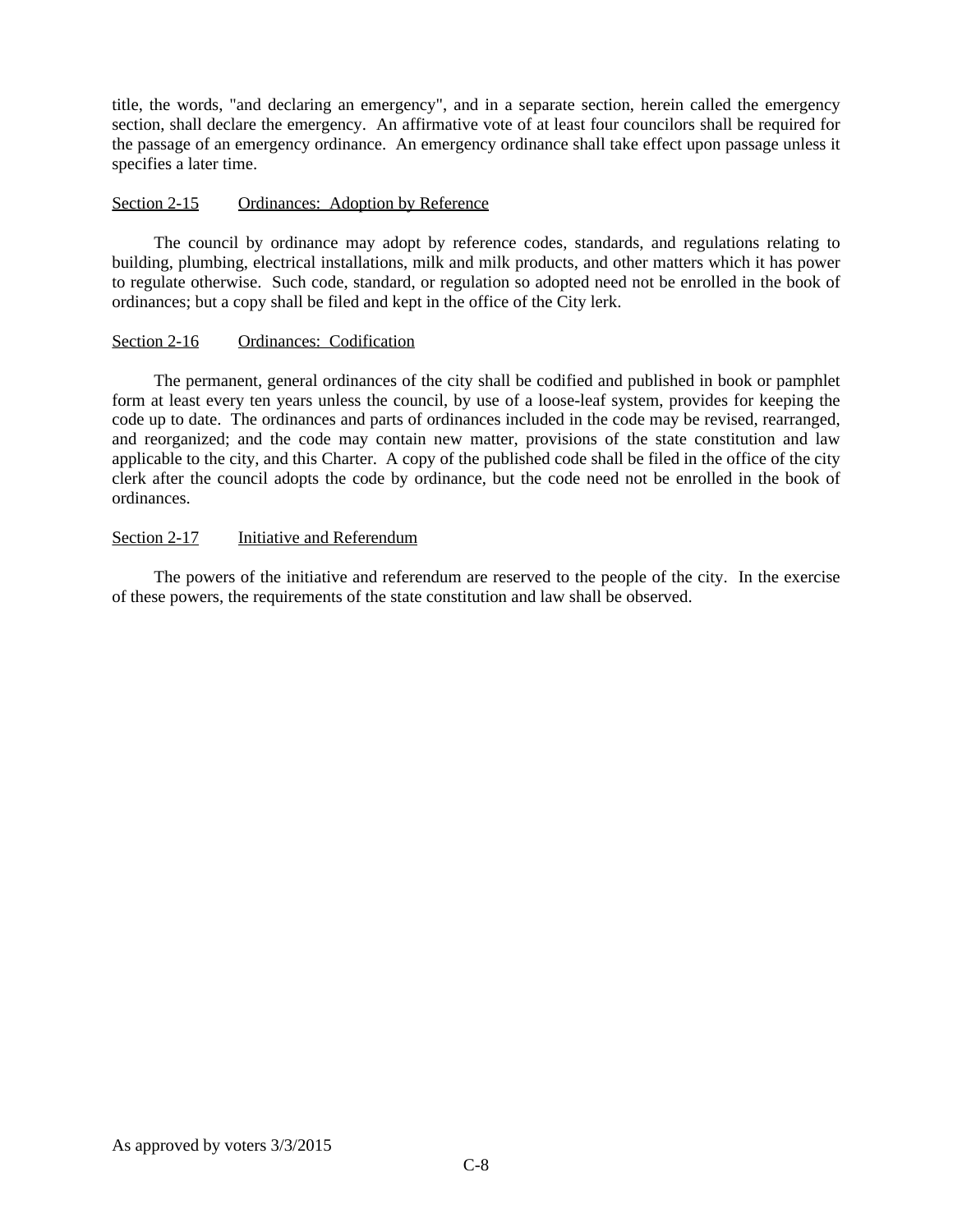# **CITY MANAGER AND ADMINISTRATIVE DEPARTMENTS**

# Section 3-1 City Manager: Appointment, Term, Qualification; Removal

a. There shall be a city manager. The council shall appoint a city manager for an indefinite term by a vote of a majority of all its members. It shall choose solely on the basis of executive and administrative qualifications. At the time of appointment, they need not be a resident of the city or state; but, during their tenure of office, they shall reside within the limits of said city or the designated fenceline thereof. Neither the mayor nor any other councilor may be appointed city manager or acting city manager during their term nor within two years after the expiration of their term.

b. The council may suspend or remove the city manager at any time by a vote of a majority of all its members; provided, that the council shall give the city manager a written statement of the reason for the proposed removal at least twenty days before removal, and on request shall give the city manager an opportunity for a public hearing thereon at or after the expiration of such time before removal.

### Section 3-2 Temporary Absence or Disability of City Manager

By letter filed with the city clerk, the city manager may designate, subject to council approval, a qualified city administrative officer to be acting city manager during temporary absences or disabilities. The council may revoke such designation at any time and appoint another person acting city manager to serve during such times; and if the city manager fails to make such designation, the council may appoint an acting city manager to serve during such time. The council may remove an acting city manager at any time.

# Section 3-3 City Manager: Powers and Duties

The city manager shall be chief administrative officer and head of the administrative branch of the city government. They shall execute the laws and ordinances and administer the government of the city, and shall be responsible therefore to the council. They shall:

a. Appoint and, when deemed necessary for the good of the service, lay off, suspend, demote, or remove all directors, or heads, of administrative departments and all other administrative officers and employees of the city except as they may authorize the head of a department, an officer, or an agency to appoint, lay off, suspend, demote, and remove subordinates in such department, office or agency.

b. Supervise and control, directly or indirectly, all administrative departments, agencies, officers, and employees.

c. Prepare a budget annually and submit it to the council, be responsible for the administration of the budget after it goes into effect and recommend to the council any changes in the budget which they deem desirable.

d. Submit to the council a report as of the end of the fiscal year on the finances and administrative activities of the city for the preceding year.

e. Keep the council advised of the financial condition and future needs of the city, and make such recommendations to the council on matters of policy and other matters as may seem desirable.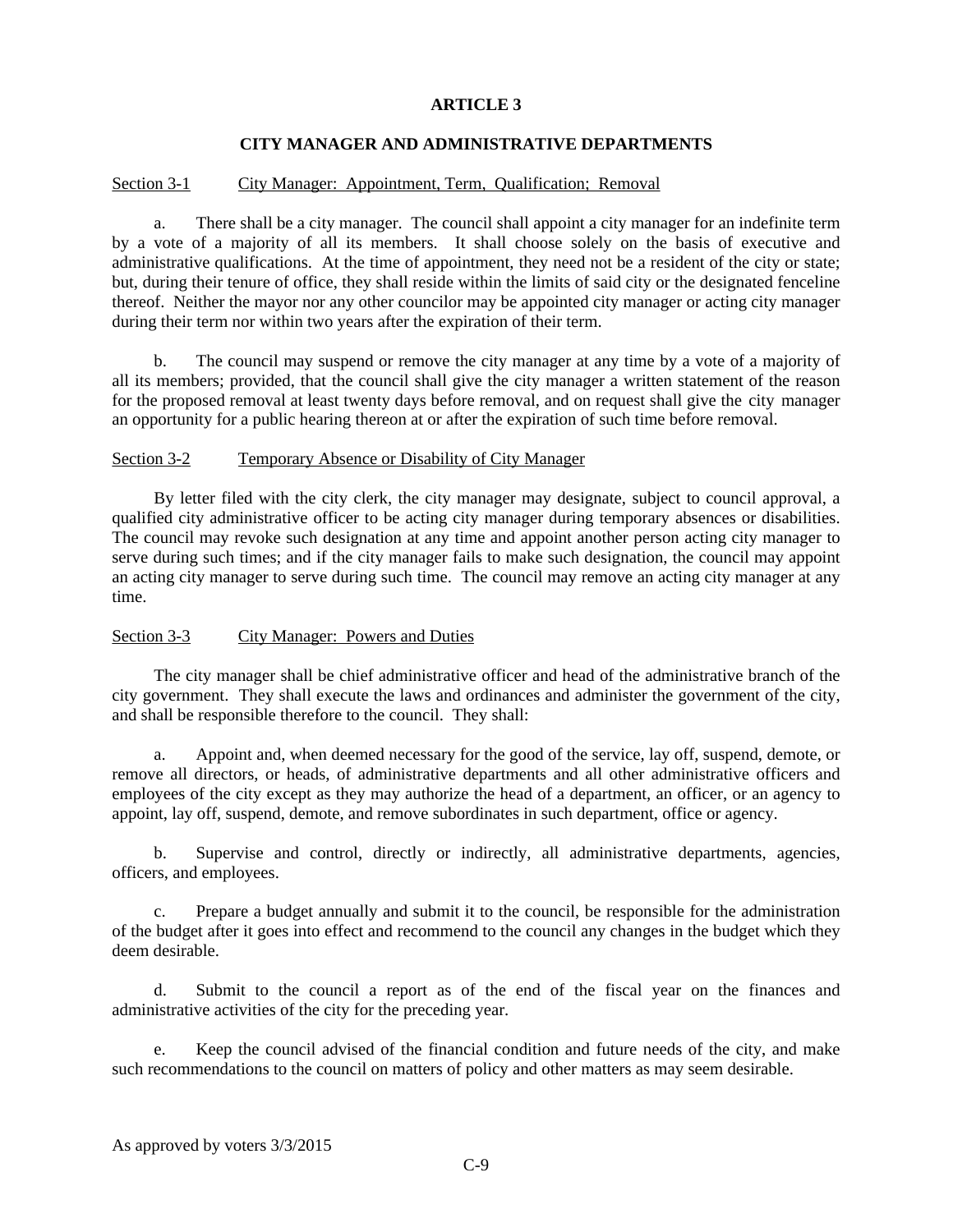f. Have such other powers, duties, and functions as this Charter may prescribe, and such powers, duties, and functions consistent with this Charter as the council may prescribe.

# Section 3-4 Administrative Departments, Offices, and Agencies

There shall be a department of finance headed by a city treasurer, a city attorney, and such other administrative departments, offices, and agencies as the council may establish.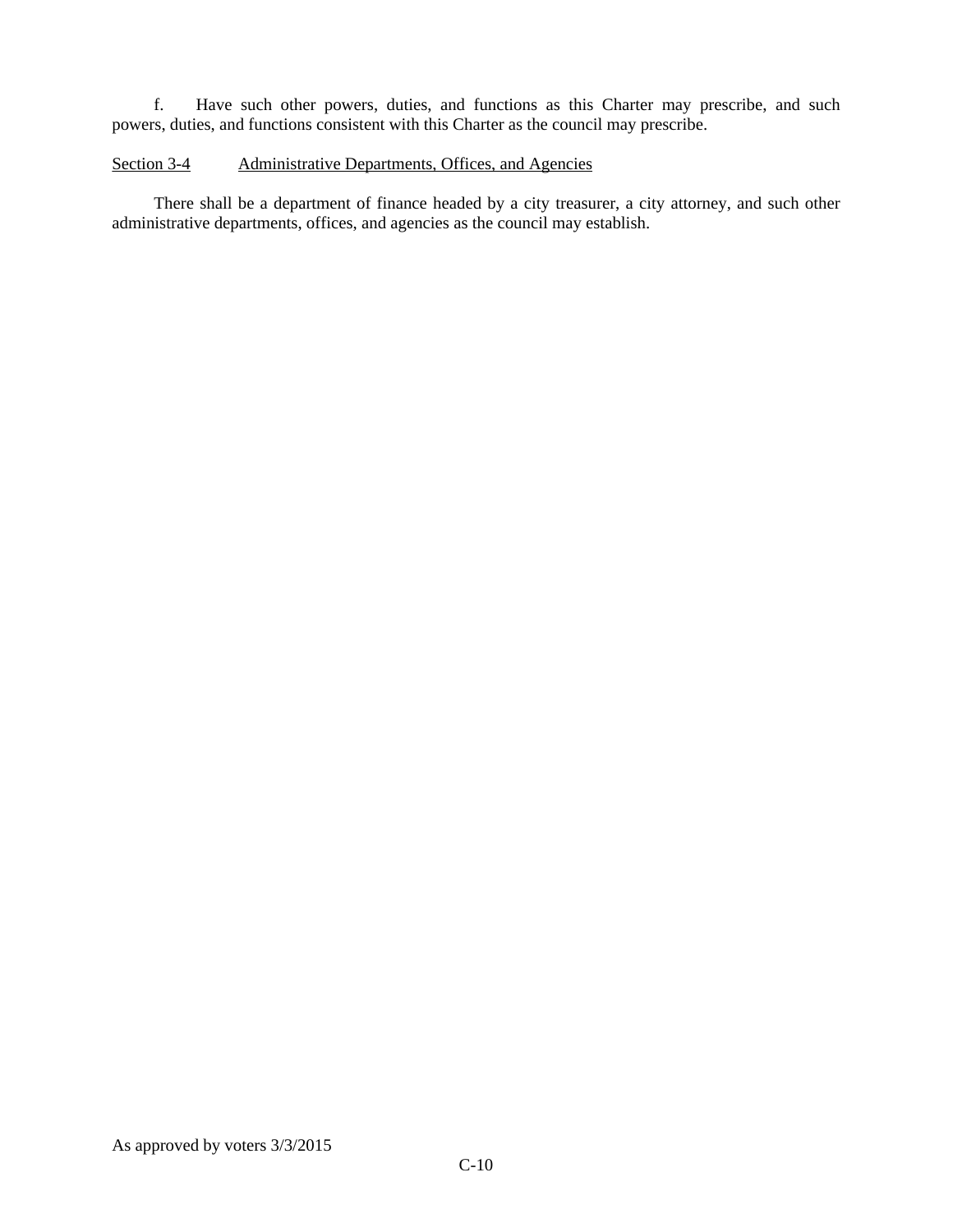# **DEPARTMENT OF FINANCE; FISCAL AFFAIRS**

## Section 4-1 Department of Finance: City Treasurer

There shall be a department of finance, the head of which shall be the city treasurer. The city manager shall appoint the city treasurer for an indefinite term. Subject to and in accordance with this Charter, applicable law, and such ordinances and other policies as the council may adopt, the city treasurer or personnel under their supervision and control shall collect or receive revenue and other money for the city; shall be responsible for its custody, safekeeping, deposit, and disbursement; shall maintain a general accounting system for the city government; and shall have such other powers and duties consistent with this Charter as may be prescribed by ordinance or applicable law.

# Section 4-2 Purchases and Sales

a. The city manager, subject to any regulations which the council may adopt, shall contract for and purchase, or issue purchase authorizations for, all supplies, materials, and equipment for the offices, departments, and agencies of the city government. Every such contract or purchase exceeding an amount to be established by ordinance, shall require the prior approval of the council. The city manager also may transfer to or between offices, departments, and agencies, or sell, surplus or obsolete supplies, materials, and equipment, subject to such regulations as the council may adopt.

b. Before the purchase of, or contract for, any supplies, materials, or equipment, or the sale of any surplus or obsolete supplies, materials, or equipment, ample opportunity for competitive bidding, under such regulations and with such exceptions as the council may prescribe, shall be given; but the council shall not except an individual contract, purchase, or sale from the requirement of competitive bidding.

c. The council by ordinance may transfer some or all of the power granted to the city manager by this section to an administrative officer subordinate to the city manager.

### Section 4-3 Sale of Property Valued at More Than \$250,000

The sale of any city property, real or personal, including public utilities, or of any interest therein, the value of which is more than \$250,000 may be made only (1) by authority of an affirmative vote of a majority of the qualified electors of the city who vote on the question of approving or authorizing the sale at an election, or (2) by authority of a special non-emergency ordinance. Such ordinance shall be published in full in a newspaper of general circulation within the city within ten days after its passage, and shall include a section reading substantially as follows: "Section --. This ordinance shall be referred to a vote of the electors of the city if a sufficient and lawful referendum petition is properly filed within thirty days after its passage; otherwise it shall go into effect thirty days after its passage." The sale of an entire public utility may be authorized only as provided in (1) hereinabove.

# Section 4-4 Public Improvements

Public improvements may be made by the city government itself or by contract. The council shall award all contracts for such improvements; provided that the council may authorize the city manager to award such contracts not exceeding an amount to be determined by the council and subject to such regulations as the council may prescribe. A contract for public improvements may be awarded only to the lowest and best responsible bidder after such notice and opportunity for competitive bidding as the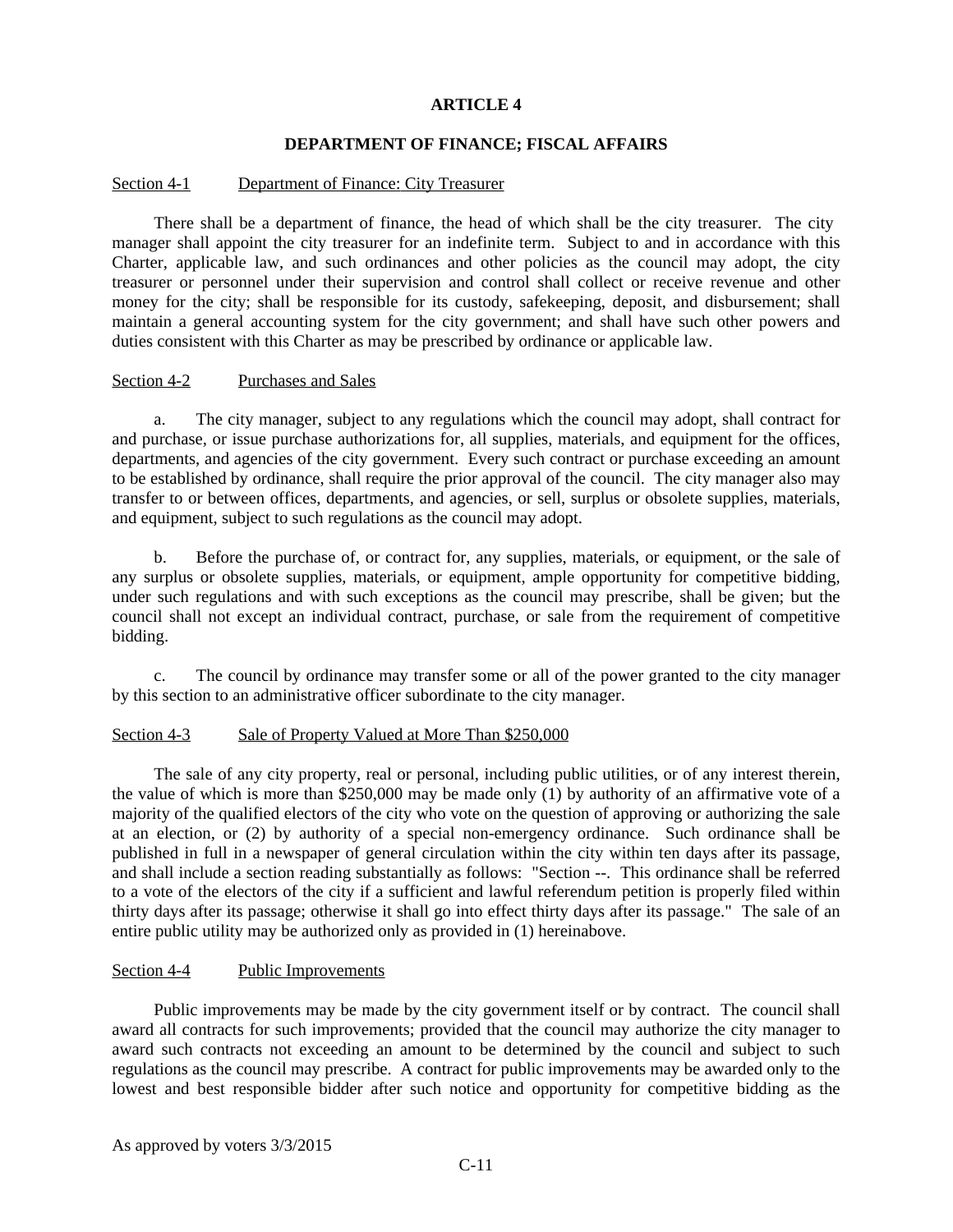council may prescribe and in compliance with the Oklahoma Public Competitive Bidding Act of 1974. All bids may be rejected, and further notice and opportunity for competitive bidding may be given.

### Section 4-5 Fiscal Year

The fiscal year of the city government shall begin on the first day of July and shall end on the last day of June of every calendar year.

### Section 4-6 Independent Annual Audit

The council shall designate a certified public accountant or accountants who shall make an independent audit of the accounts and evidences of financial transactions of the department of finance and of all other departments, offices and agencies keeping separate or subordinate accounts or making financial transactions, as of the end of every fiscal year at least, and who shall report to the council and to the city manager.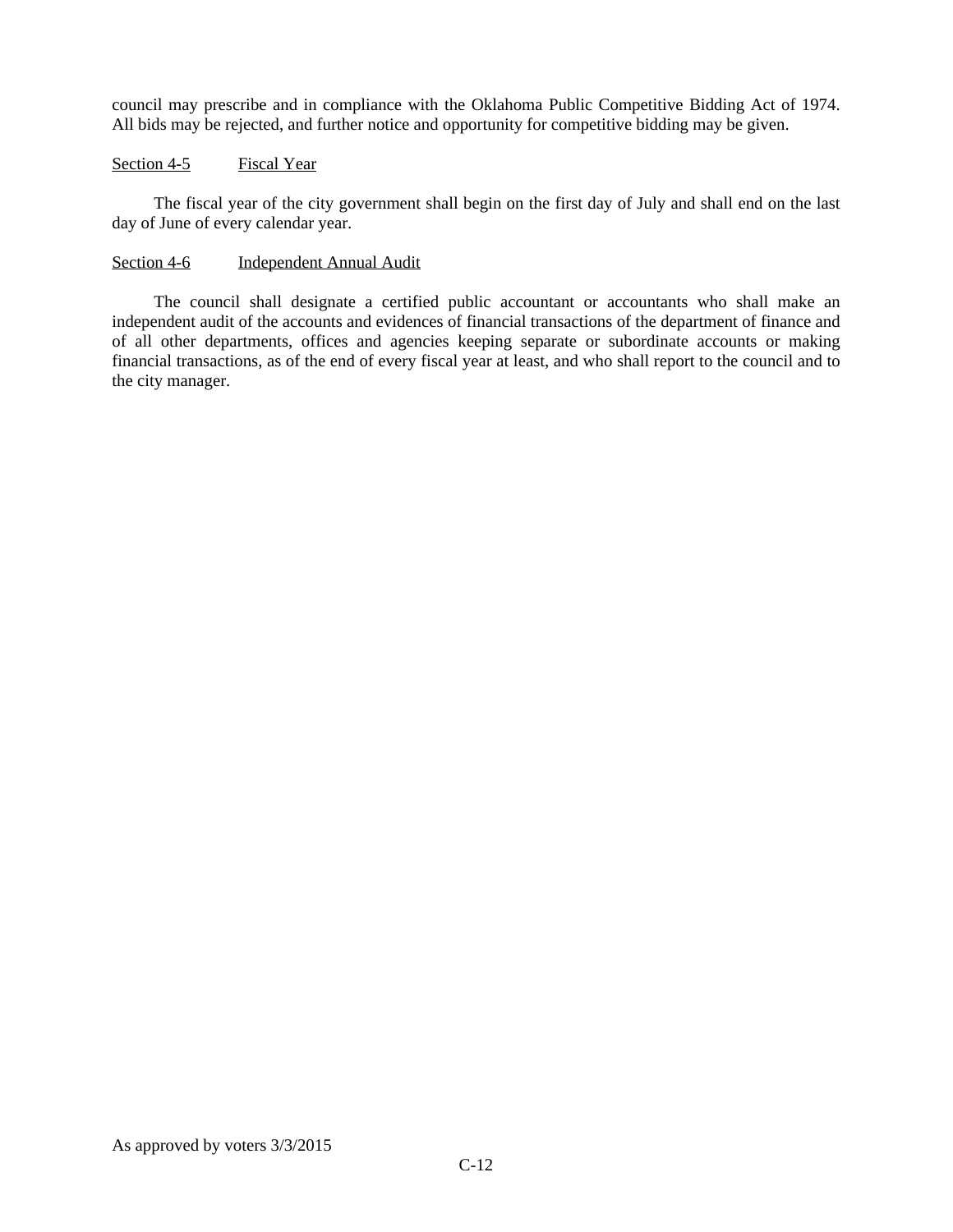# **MUNICIPAL COURT**

# Section 5-1 Municipal Court

Cases arising out of violations of the charter and ordinances of the city shall be tried by the existing municipal court created by state law or a lawful successor of such court created by state law; provided, that the council by ordinance shall have power to create a municipal court to hear and determine such cases if and when it deem it necessary or desirable to do so.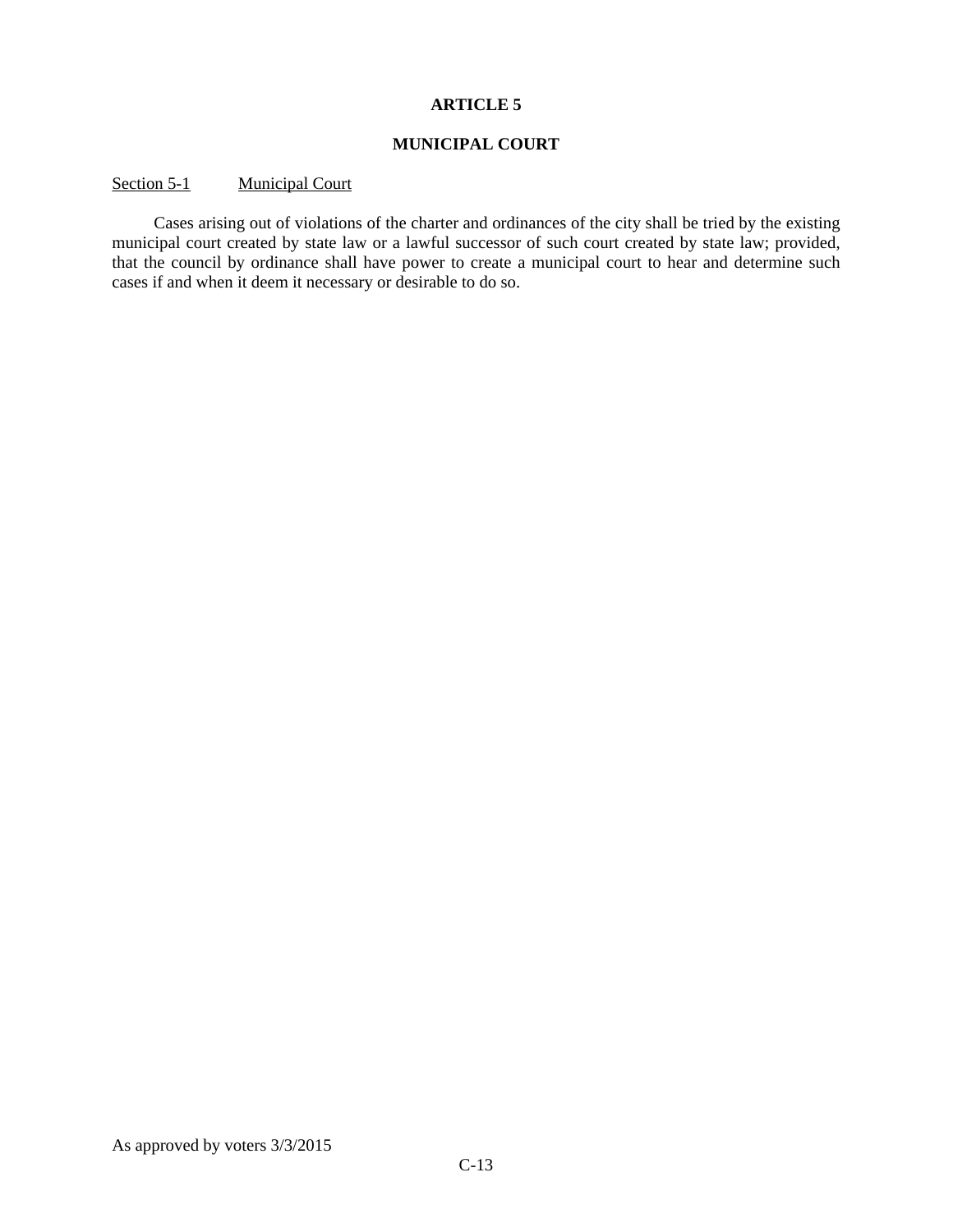# **ELECTIONS**

# Section 6-1 Nomination and Election; Terms; Nonpartisan Elections; Etc.

a. At the elections in 1973 and in every third year thereafter, the councilor from Ward One and the councilor from Ward Two shall be elected for terms of three years.

b. At the elections in 1973, the councilor from Ward Three and the councilor from Ward Four shall be elected for terms of two years. At the elections in 1975 and in every third year thereafter, the councilor from Ward Three and the councilor from Ward Four shall be elected for terms of three years.

c. At the elections in 1973, the councilor from Ward Five shall be elected for a term of one year. At the elections in 1974 and in every third year thereafter, the councilor from Ward Five shall be elected for a term of three years.

d. The councilors shall serve for the terms indicated, and until their respective successors are elected and qualify. Their terms shall begin on the first meeting in May in the year in which they are elected. If a councilor-elect fails to qualify within one month after the beginning of the term, such office shall become vacant, and the vacancy shall be filled as other vacancies in the council are filled.

e. All candidates for councilor shall be nominated, and all councilors shall be elected, at large, by the qualified electors of the entire city, although they must reside in the respective wards from which they are candidates.

f. Both the primary and the general election shall be nonpartisan, and no party designation or emblem shall be placed on the ballots.

g. Nothing in this Charter shall prohibit the use of voting machines.

### Section 6-2 Wards: Number; Equal, Etc.

a. There shall be five wards, which shall be numbered from one to five.

b. The wards shall be formed of compact, contiguous territory, and shall be substantially equal in population.

c. At intervals of not more than five years, the council shall review the wards and their boundaries and, if necessary, shall revise them to achieve and maintain such substantial equality in population among the wards.

### Section 6-3 Primary Election: Filing

Any person qualified for the office for which they are filing may have their name placed on the ballot for the primary election as a candidate for councilor from their ward by filing, on the first Monday, Tuesday, or Wednesday of February, unless any such day or days be a legal holiday or a day wherein the office of the secretary of the county election board is lawfully closed, whereupon such time shall be extended commensurate with the legal holiday or lawful closing, with the secretary of the county election board, a sworn statement of their candidacy.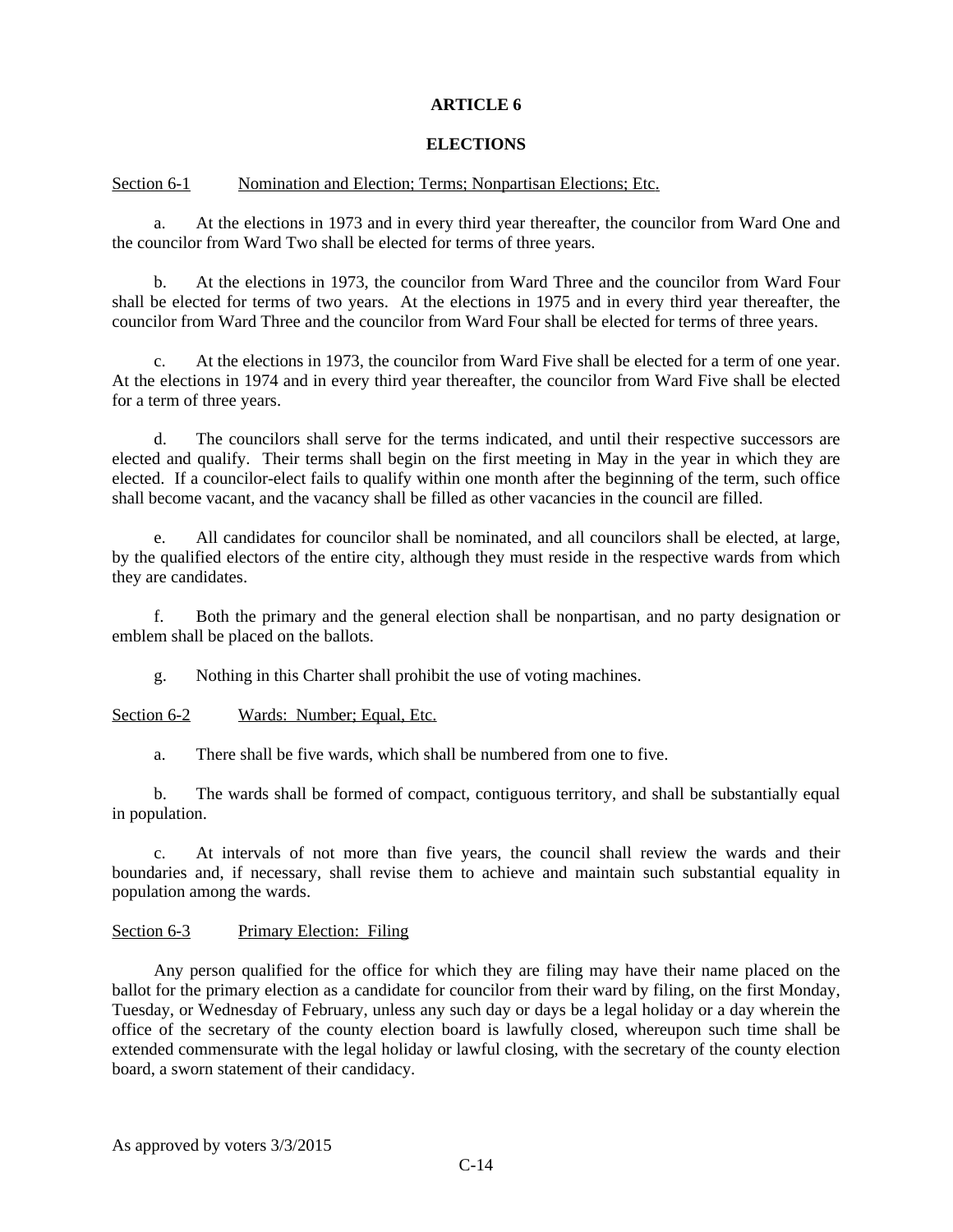## Section 6-4 Primary Election: Time, Etc.

A primary election shall be held on the first Tuesday in March of every year to nominate candidates for councilor to succeed those whose terms are expiring in the respective year. If only one person is a candidate for an office to be filled, they shall be not only nominated, but also elected ipso facto; and their name shall not appear on the primary or general election ballot. Every qualified elector of the city shall be entitled to vote for one candidate for each office to be filled.

## Section 6-5 Primary Election: Who Nominated or Elected

In a primary election, the two candidates for each office to be filled receiving the greatest number of votes for that office, shall be nominated. If one of the candidates for an office receives a majority of all votes cast for all candidates for that office, they alone shall be not only nominated, but also elected ipso facto; and their name shall not appear on the ballot for the general election. In case of failure to nominate because of a tie, the nominee or nominees (as the case may be) shall be determined from among those tying, fairly by lot, by the county election board in a public meeting. If one of the two candidates for an office nominated in a primary election dies or withdraws before the general election, the remaining candidate shall be elected ipso facto; and their name need not appear on the ballot for the general election.

# Section 6-6 General Election: Time, Who Elected

A general election shall be held in the city on the first Tuesday in April every year to elect the councilor to succeed those whose terms are expiring in the respective year. Every qualified elector of the city may vote for one of the two candidates for an office to be filled, but may not vote for any other person. The candidate for each office receiving the greater number of votes shall be elected. In case of failure to elect because of a tie, the election shall be determined from among those tying, fairly by lot, by the county election board in a public meeting.

# Section 6-7 Registered Qualified Electors

The term qualified elector as used in this Charter means a person who has the qualifications prescribed for electors by the state constitution and law, and who is registered as may be required by law.

### Section 6-8 Elections: When Not Held

If there are no candidates and no questions to be voted upon at a primary or general election, the election shall not be held.

## Section 6-9 Political Activity of Officers and Employees

No city councilor or officer or employee of the city shall directly or indirectly solicit, coerce or attempt to coerce any employee to participate in or to refrain from participation in the nomination, election, or defeat of any candidate for city councilor, or the recall of any city councilor; but this shall not prohibit the ordinary exercise of one's right to express opinions and to vote.

## Section 6-10 State Constitution and Law to Govern

The provisions of the state constitution and law applicable to city elections shall govern such elections in this city insofar as they are applicable and are not superseded by this Charter or by ordinance.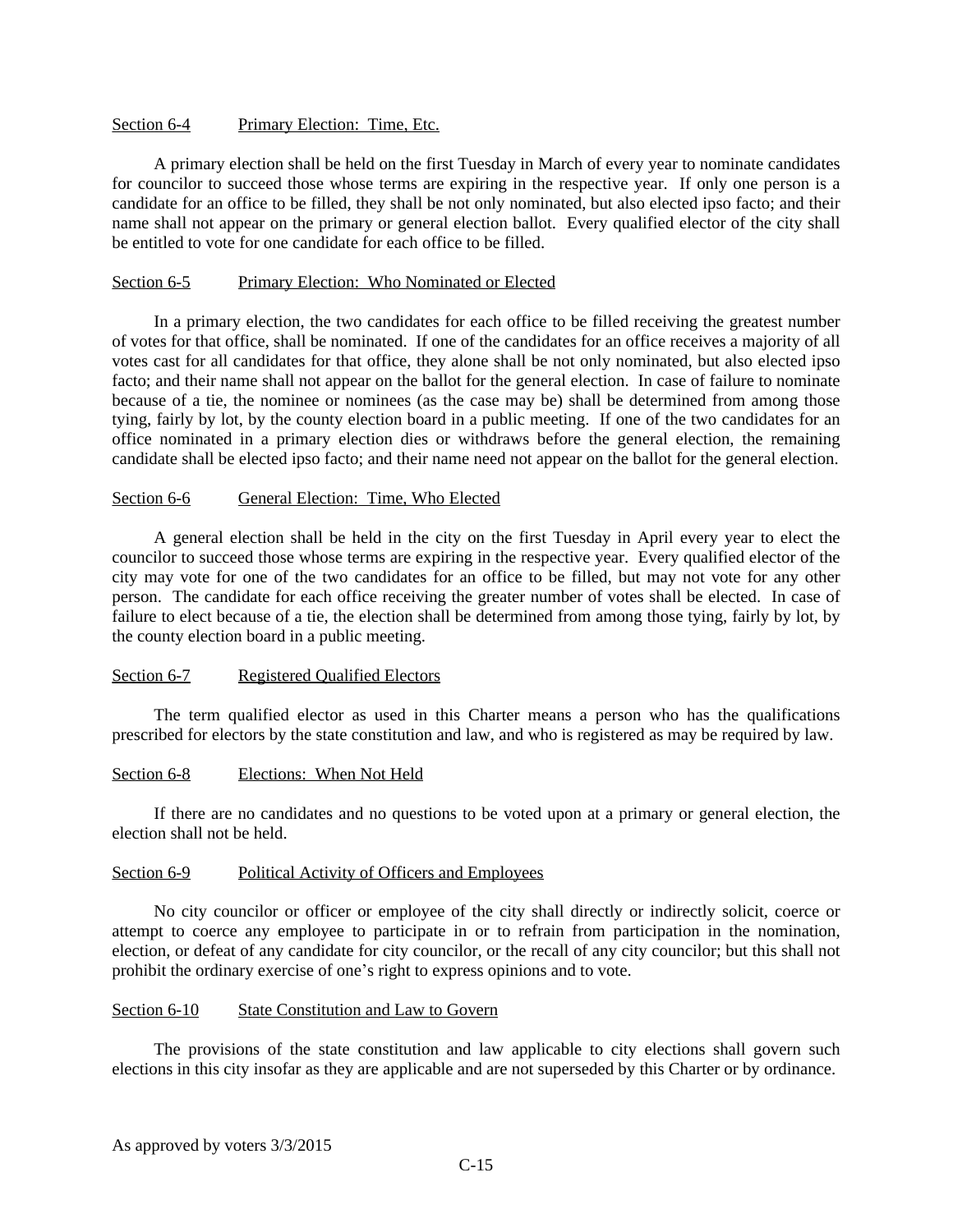# **RECALL**

In addition to the circumstances hereinbefore mentioned terminating the term of office of a councilor, any cause specified by applicable state law for the removal of officers, and by the method or methods prescribed thereby.

### Section 7-1 Recall Authorized

Any councilor may be recalled from office by the electors qualified to vote for the election of a successor to the incumbent, in the manner provided in this article.

## Section 7-2 Recall Petition

a. To initiate recall proceedings, a written statement proposing the recall of a councilor shall be signed by twenty or more registered qualified electors of the city, and shall be filed with the city clerk after the incumbent has held the office at least four months. The statement shall also contain the reason or reasons for which the recall is sought, in not more than two hundred words. Within five days, the city clerk shall mail a copy of such statement by registered, certified, or similar special mail to the officer at their residential address. Within ten days after the statement is mailed to the officer, the officer may make and file with the city clerk a written statement in duplicate justifying their conduct in office, in not more than two hundred words; and the city clerk on request shall deliver one copy to one of the persons filing the statement proposing the recall.

b. The petition for recall shall include a demand that a successor to the incumbent sought to be recalled be elected, and shall also include before the space where the signatures are to be written the statement giving the reason or reasons for recall under the heading "STATEMENT FOR RECALL", and if the officer has filed a statement as authorized, the statement justifying the conduct in office under the heading "STATEMENT AGAINST RECALL". The two statements shall be in letters of the same size. A copy of the petition shall be filed with the city clerk within one month after recall proceedings are initiated by the filing of the first statement, and before the petition is circulated.

c. A number of registered qualified electors of the city, equal at least to twenty percent (20%) of the total number of votes cast for governor in the city at the last general state election at which a governor was elected, must sign the petition. Each signer shall write after their name, their address within the city, giving street or avenue and number, if any. Not more than one hundred signatures may appear on a single copy of the petition. Petitions may be circulated only be registered qualified electors of the city; and the person who circulates each copy of the petition shall sign an affidavit on the copy stating that each signer signed the petition in their presence, that each signature on the petition is genuine, and that they believe each signer to be a registered qualified elector of the city.

d. The circulated petition shall be filed with the city clerk not later than one month after the filing of a copy as provided above. Within one month after date of filing of the circulated petition, the city clerk shall examine it and ascertain whether it has been prepared and circulated as required, and whether the required number of registered qualified electors of the city have signed it. They shall then attach a certificate to the petition. If the certificate states that the petition has not been prepared and circulated as required and/or lacks a sufficient number of signatures, the petition shall have no effect. But, if the city clerk's certificate states that the petition has been prepared and circulated as required and has a sufficient number of signatures, they shall submit the petition and certificate to the council at its next meeting.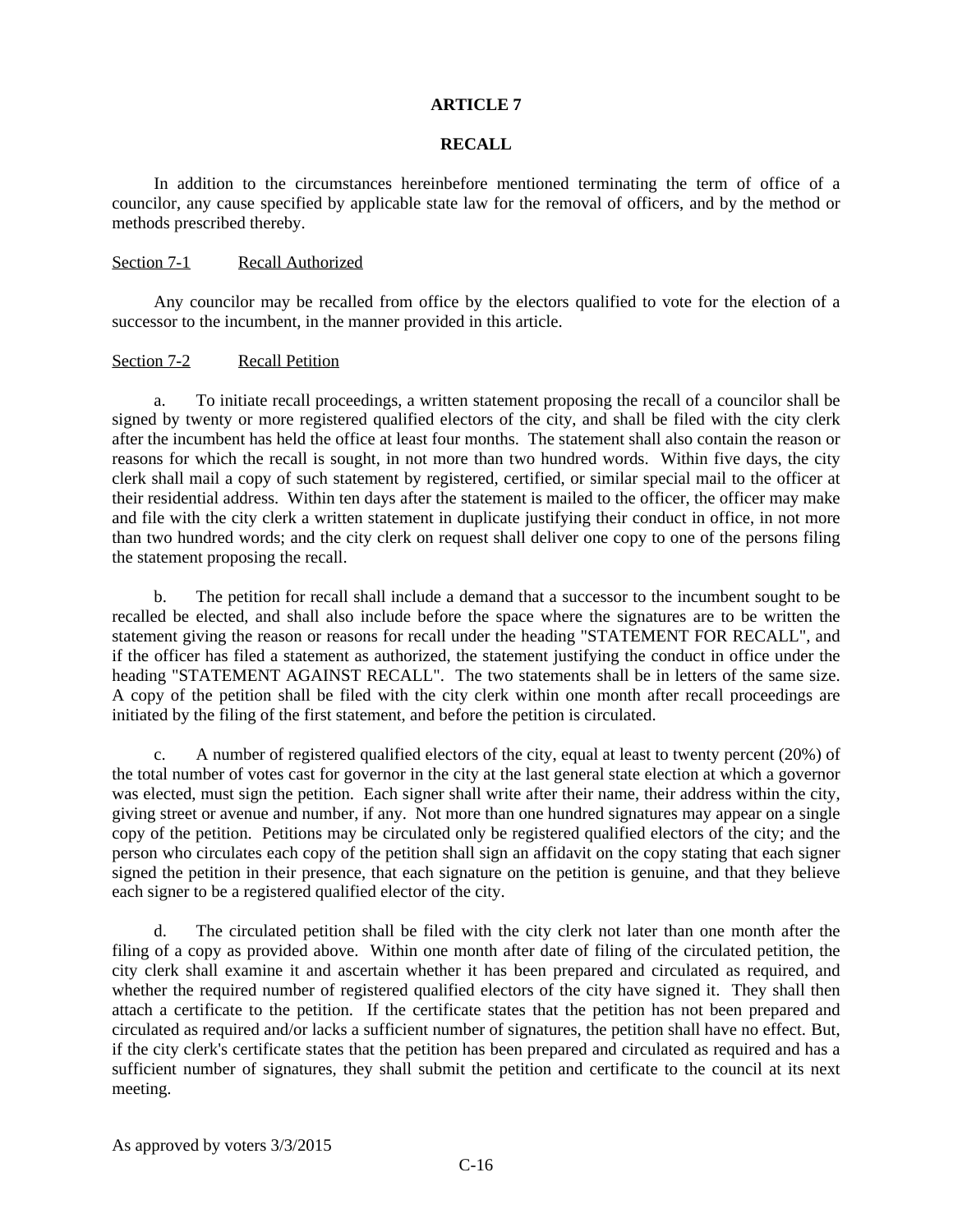# Section 7-3 Recall Election: Council to Order

a. The council, by resolution or ordinance passed within one month after receiving the petition and certificate of the city clerk, shall order and fix the date for a recall election, which shall be held not less than forty days, nor more than fifty days, after passage of the resolution or ordinance. The city clerk shall cause the resolution or ordinance ordering the election to be published in full in a newspaper of general circulation within the city within ten days after its passage; and such publication shall be sufficient notice of the election.

b. The qualified electors of the city may vote in a recall election on the election of successors to more than one officer on the same day.

## Section 7-4 Same: How Held

a. The recall election shall be an election to fill the office held by the incumbent sought to be recalled. There shall be no primary. Any qualified person, including the incumbent, may file as a candidate for the office. The candidate receiving the greatest number of votes in the recall election shall be elected. If a candidate other than the incumbent is elected, the incumbent shall be recalled from office effective as of the time when the result of the election is certified. The successful candidate must qualify within one month thereafter; and if fails to do so, the office shall be vacant, and the vacancy shall be filled as other vacancies in the council are filled. A candidate thus elected and qualifying shall serve for the unexpired term. If the incumbent is a candidate and receives the greatest number of votes, they shall continue in office without interruption, and recall proceedings may not again be initiated against them within one year after the election.

b. The provisions of this Charter relating to city elections shall also govern recall elections insofar as they are applicable and are not superseded by the provisions of this article.

# Section 7-5 Person Recalled or Resigning

A person who has been recalled from an office, or who has resigned from such office while recall proceedings were pending against them, may not hold any office or position of employment in this city government within three years after their recall or resignation.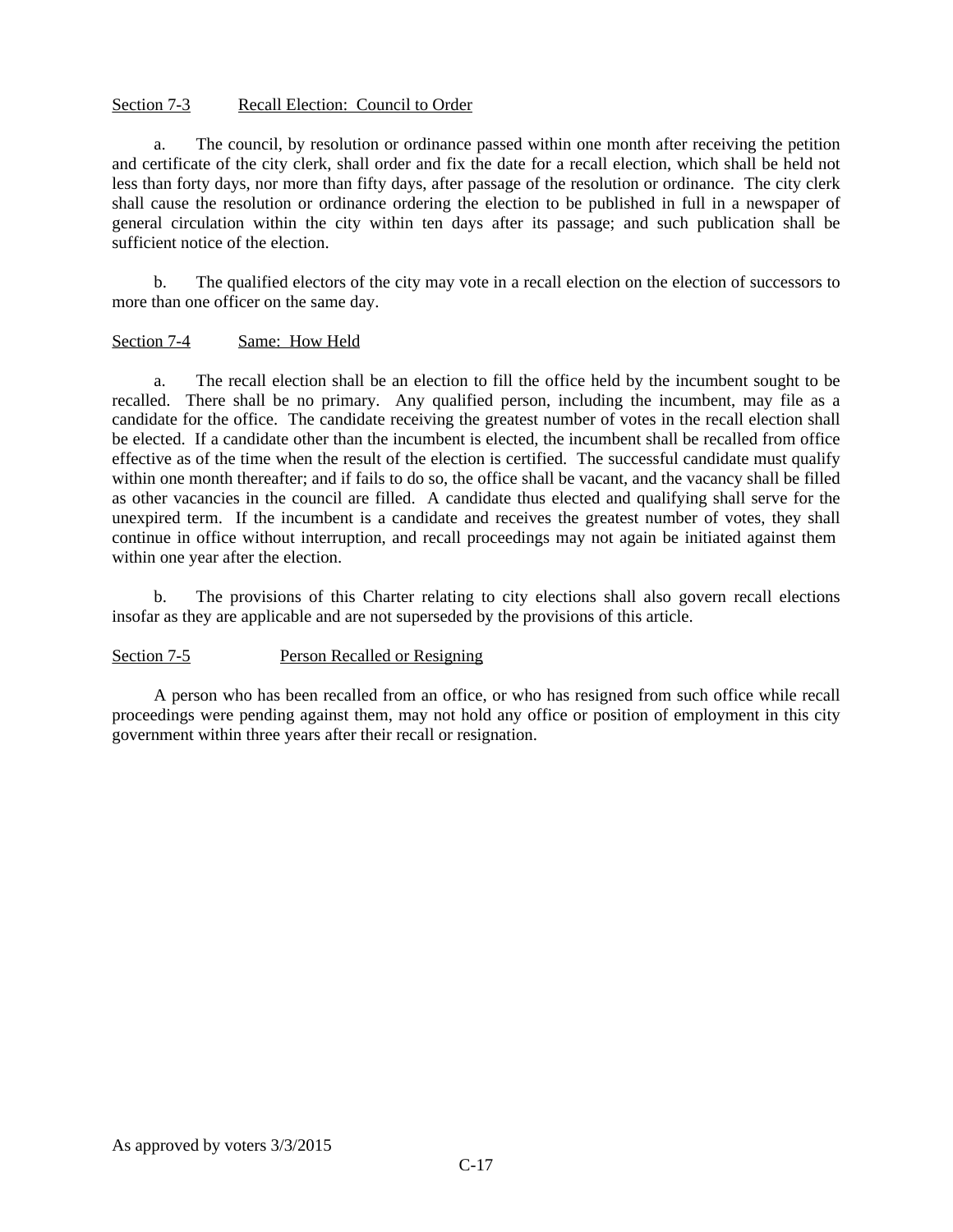# **OFFICERS AND EMPLOYEES GENERALLY**

### Section 8-1 Merit System Created: Appointments, Removals, Etc.; Personnel Rules

A merit system is hereby established for personnel in the city service. Appointments and promotions in the service of the city shall be made solely on the basis of merit and fitness; and removals, demotions, suspensions, and layoffs shall be made solely for the good of the service. The council, consistently with this Charter, by ordinance or personnel rules, may regulate personnel matters and provide for proper personnel administration.

#### Section 8-2 Personnel Board Created

a. There shall be a personnel board consisting of three members appointed by the council for overlapping three-year terms. The term of one member shall begin July 1 in every year. The council shall appoint the original members so that the term of one will expire at that time in each of the first three succeeding years. A member may not hold any other office or position of employment in the city government. The council, by a vote of a majority of all its members, after adequate opportunity for a public hearing, may remove a member for the good of the service; and the vote shall be by yeas and nays and shall be entered in the journal. The council shall fill vacancies for the unexpired terms. Members shall serve without compensation unless the council provides otherwise.

b. At the time prescribed for the beginning of the term of a newly appointed member or as soon thereafter as practicable, the board shall elect a chair, a vice chair, and a secretary; and the secretary need not be a member of the board. The board shall determine the time and place of its regular meetings, and the chair or two members may call special meetings.

c. The personnel board shall have power to subpoena officers and employees of the city and other persons to testify and to produce documents and other effects as evidence.

### Section 8-3 Classified and Unclassified Services

a. All officers and employees of the city shall be divided into the classified and the unclassified service.

b. The following shall constitute the unclassified service:

(1) The mayor and other councilors, the municipal judge or judges, and the city clerk.

(2) The city manager, one assistant city manager, if any, the principal secretary to the city manager, if any, and the city attorney.

(3) Members and secretary of each board, commission, or other plural authority.

(4) All personnel who serve without compensation.

(5) All temporary and all part-time officers and employees, except those whom the council may place in the classified service or by ordinance or personnel rules.

(6) Not to exceed ten additional officers and/or employees whom the council may place in the unclassified service by ordinance or personnel rules after the city reaches a population of 25,000.

As approved by voters 3/3/2015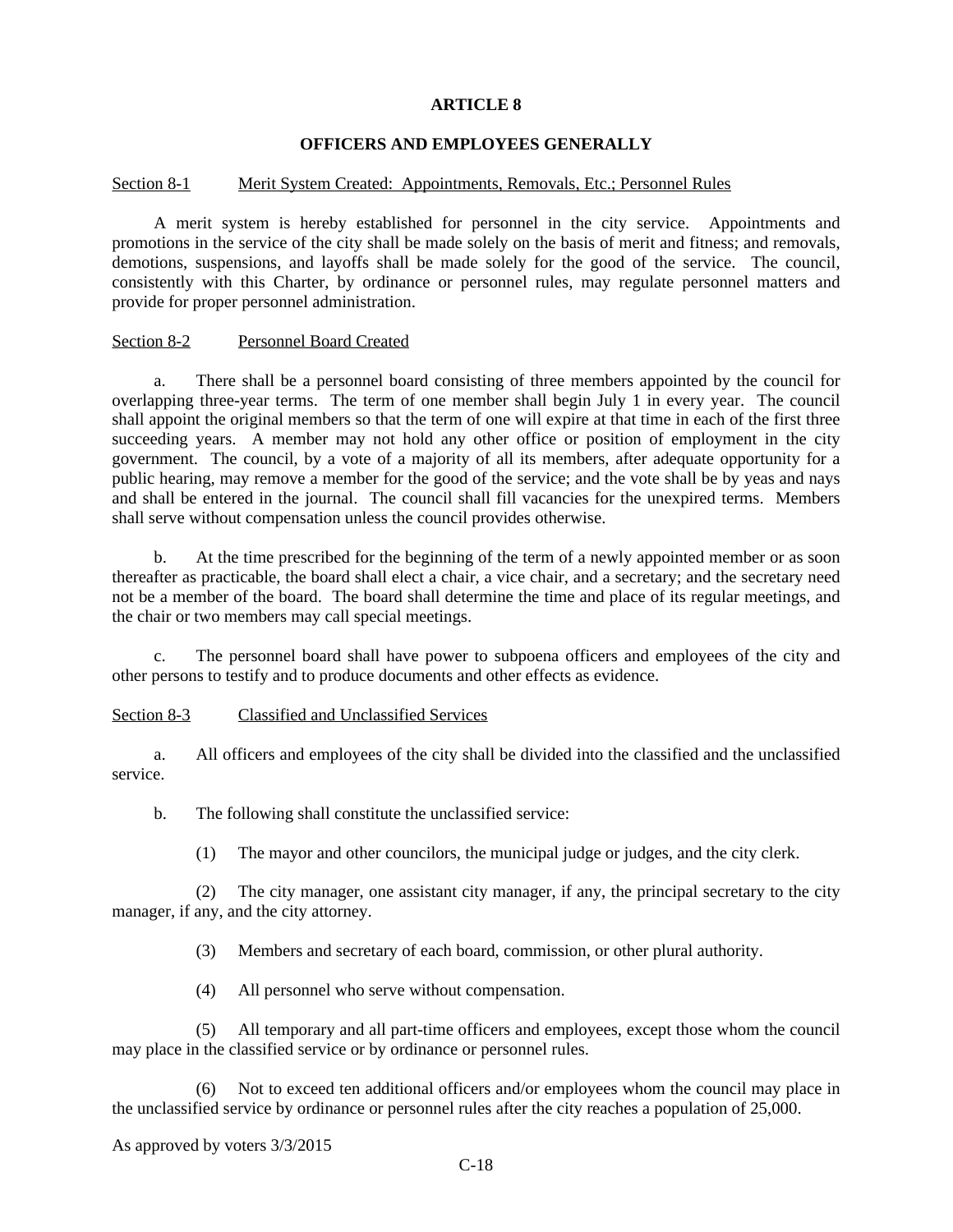c. All other officers and employees shall be in the classified service.

d. Nothing herein shall prohibit including unclassified personnel in the classification plan for pay purposes.

# Section 8-4 Removal, Etc.; Hearing Before the Personnel Board

a. The city manager or any other authority who lays off, suspends without pay for more than ten (10) days, demotes, or removes any officer or employee in the classified service after a probationary period of six months, shall, at that time or within two days thereafter, deliver, or have delivered, or mail by registered, certified, or similar special mail, to the officer or employee a written statement of the reason or reasons for the layoff, suspension, demotion, or removal.

b. Such officer or employee may appeal in writing to the personnel board. The appeal must be filed with the secretary of the board, or with the city clerk for transmittal to the board, within ten days after receipt of notice of the layoff, suspension, demotion, or removal.

c. As soon as practicable thereafter, the board shall hold a public hearing on the appeal, or give an adequate opportunity therefore, and shall report in writing its findings and recommendations, in cases or subordinates of the city manager, to the city manager, and in other cases to the respective authorities having power of removal. The city manager or other authority having power of removal shall then make a final decision in writing regarding the appellant's layoff, suspension, demotion, or removal, as the case may be; provided that, if the board finds that the layoff, suspension, demotion, or removal was made for a political reason or reasons or for any other reason or reasons than the good of the service, it shall veto the layoff, suspension, demotion, or removal, and the action by the city manager or other authority shall be nullified thereby.

# Section 8-5 Qualifications of Officers and Employees

Officers and employees of the city shall have the qualifications prescribed by this Charter and such additional qualification as the council may prescribe; but the council shall not prescribe additional qualifications for council members.

# Section 8-6 Nepotism

Neither the city manager, the council, nor any other authority of the city government, may appoint or elect any person related to any councilor, to the city manager, or to themselves, or, in the case of a plural authority, to one of its members, by affinity or consanguinity within the third degree, to any office or position of profit in the city government; but this shall not prohibit an officer or employee already in the service of the city from continuing and being promoted therein.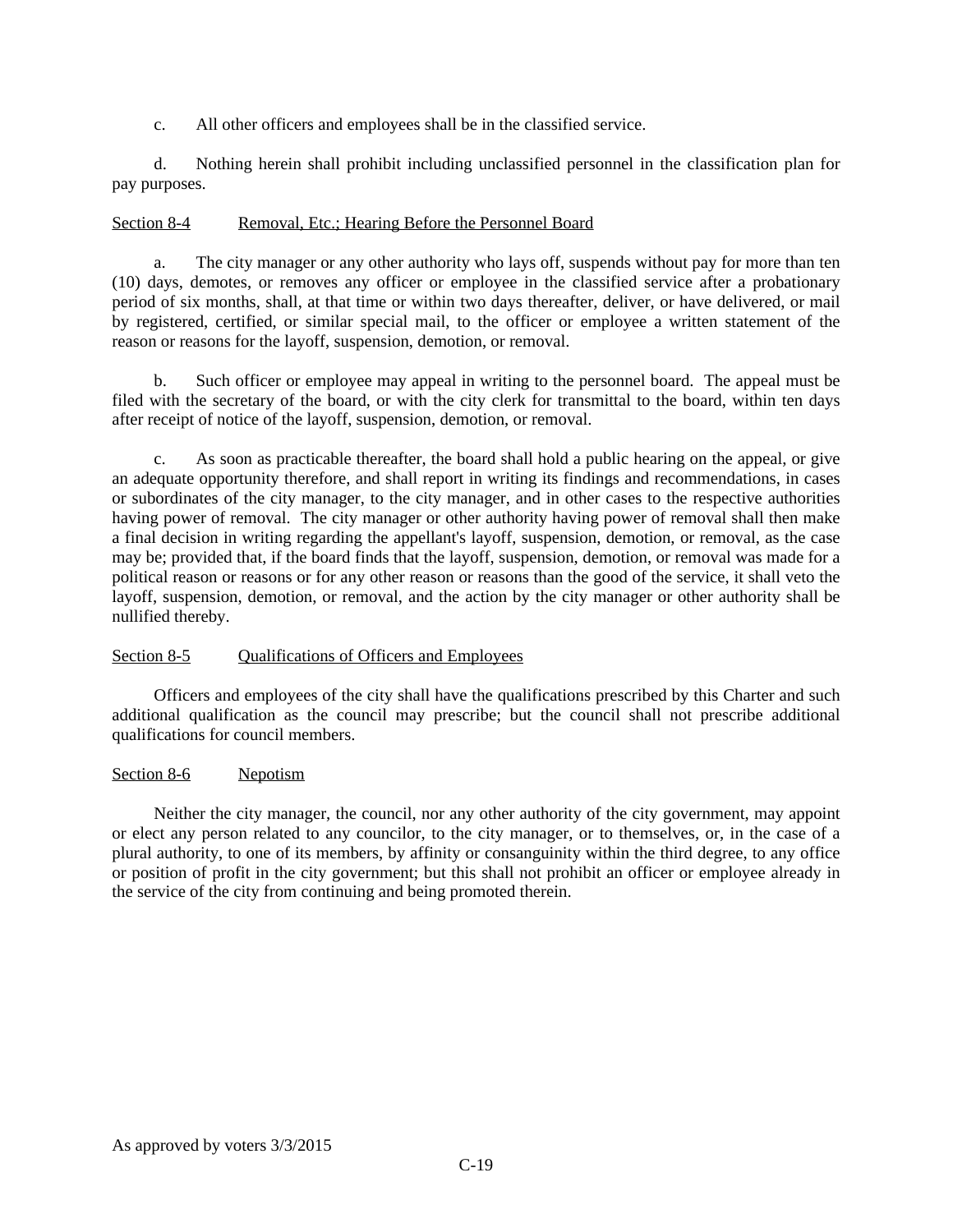# Section 8-7 Holding More Than One Office

Except as may be otherwise provided by this Charter or by ordinance, the same person may hold more than one office in the city government. The city manager may hold more than one such office, through appointment by themself, by the council, or by other city authority having power to fill the particular office, subject to any regulations which the council may make by ordinance; but they may not receive compensation for service in such other offices. Also the council by ordinance may provide that the city manager shall hold ex officio designated offices subordinate to the city manager as well as other designated compatible city officer, not withstanding any other provision of this Charter.

## Section 8-8 Bonds of Officers and Employees

The city manager, the city treasurer, and such other officers and employees as the council may designate, before entering upon their duties shall provide bonds for the faithful performance of their respective duties, payable to the city, in such form and in such amounts as the council may prescribe, with a surety company authorized to operate within the state. The city shall pay the premiums on such bonds.

## Section 8-9 Oath or Affirmation of Office

Every officer of the city, before entering upon the duties of the office, shall take and subscribe to the oath or affirmation of office prescribed by the state constitution. The oath or affirmation shall be filed in the city clerk's office.

## Section 8-10 Who May Administer Oaths and Affirmations

All officers authorized by federal or state law, the mayor, the city manager, the city clerk, the municipal judge or judges, and such other officers as the council may authorize, may administer oaths and affirmations in any matter pertaining to the affairs and government of the city.

### Section 8-11 Removal, Etc. of Officers and Employees

The power to lay off, suspend, demote, and remove accompanies the power to appoint or elect; and the city manager, the council, or other appointing or electing authority at any time may lay off, suspend, demote, or remove any officer or employee to whom they, the council, or the other appointing or electing authority respectively may appoint or elect a successor.

# Section 8-12 Acting Officers and Employees

The appointing or electing authority who may appoint or elect the successor of an officer or employee, may appoint or elect a person to act during the temporary absence, disability, or suspension of such officer or employee, or, in case of a vacancy, until a successor is appointed or elected and qualified, unless the council provides by general ordinance that a particular superior or subordinate of such officer or employee shall act. The council by general ordinance may provide for a deputy to act in such case.

# Section 8-13 Officers to Continue Until Successors are Elected or Appointed and Qualify

Every officer who is elected or appointed for a term ending at a definite time, shall continue to serve thereafter until a successor is elected or appointed and qualifies unless such services are sooner terminated by resignation, removal, disqualification, death, abolition of the office, or other legal manner.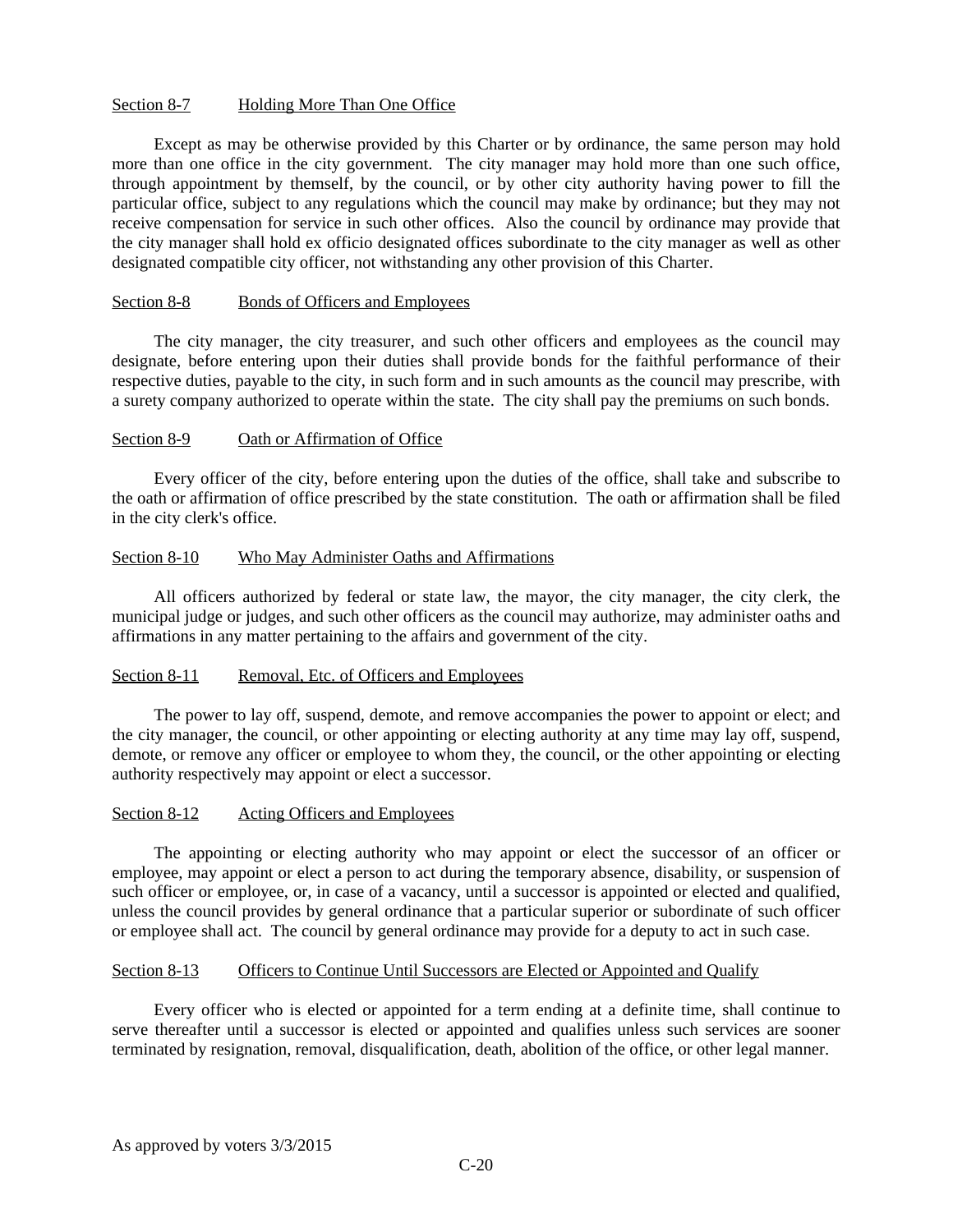# Section 8-14 Conflict of Interests

a. Neither the mayor, any other council member, nor the city manager shall sell or barter anything to the city or to a contractor to be supplied to the city; or make any contract with the city; or purchase anything from the city other than those things which the city offers generally to the public. Any such officer violating this section, upon conviction thereof, shall thereby forfeit their office. Any violation of this section, with the knowledge, express or implied, of the person or corporation contracting with the city, shall render the contract voidable by the city manager or the council. This subsection shall not apply in cases in which the city acquires property by condemnation.

b. The council by ordinance or personnel rules may further regulate conflict of interests and ethics of officers and employees of the city.

Section 8-15 Recalled by election  $3/3/2015$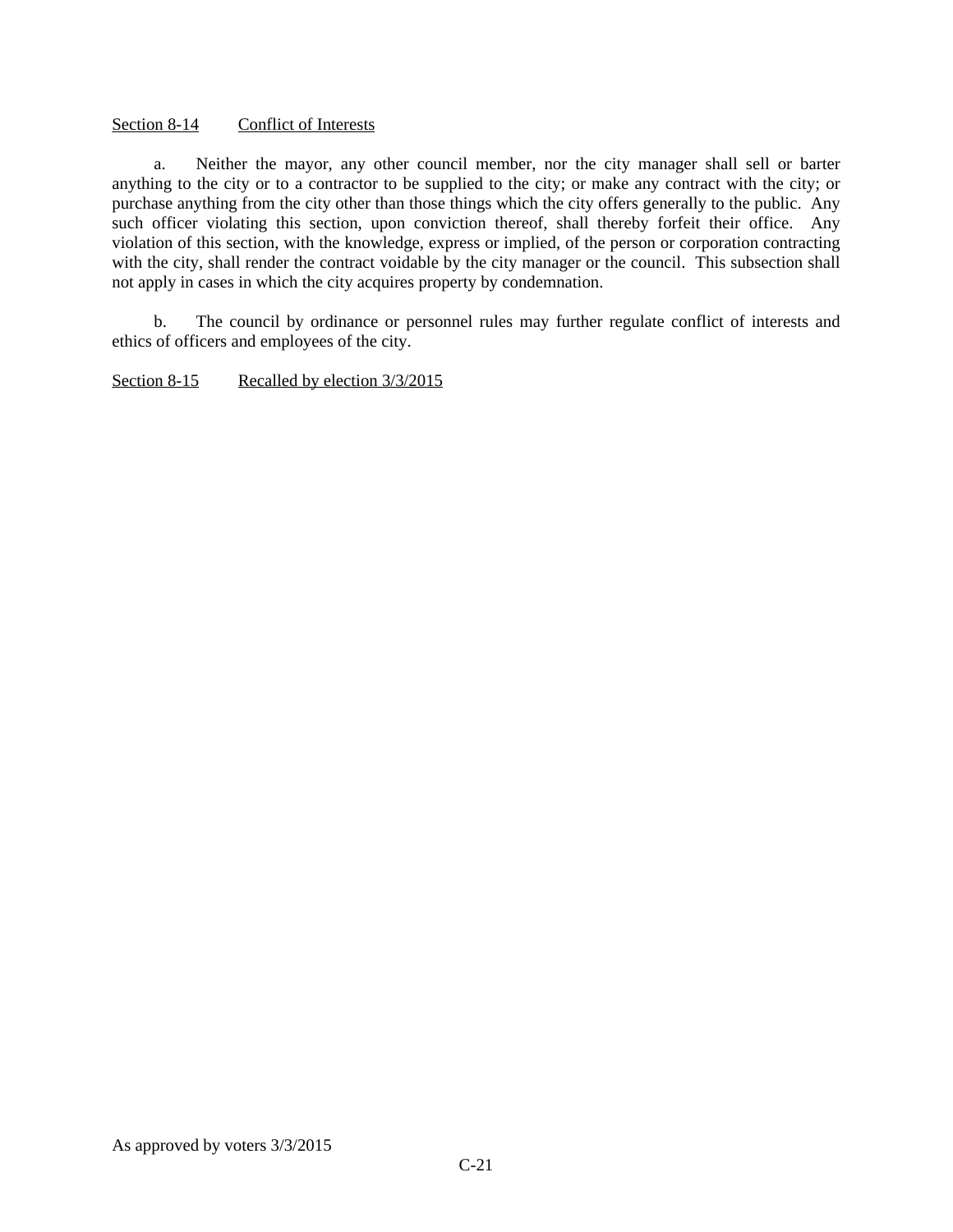# **AMENDMENT AND SEPARABILITY OF CHARTER**

# Section 9-1 Amendment: Proposal, Ratification, Approval

This Charter may be amended by proposals therefore submitted by the council, or by the mayor upon initiative petition of the electors as provided by the state constitution, at a general or special election, ratified by a majority of the qualified electors voting thereon, and approved by the governor as provided by the state constitution. If more than one amendment is proposed, all of them except those which are so interrelated that they should be ratified or rejected together, shall be submitted in such manner that the electors may vote on them separately. A proposition to amend this Charter may be either in the form of a proposed amendment to a part or parts of the charter or of a proposed new charter.

# Section 9-2 Separability

a. If a court of competent jurisdiction holds any section or part of this Charter invalid, such holding shall not affect the remainder of this Charter nor the context in which such section or part so held invalid may appear, except to the extent than an entire section or part may be inseparably connected in meaning and effect with that section or part.

b. If a court of competent jurisdiction holds a part of this Charter invalid, or if a change in the state constitution or law renders a part of this Charter invalid or inapplicable, the council by ordinance may take such appropriate action as will enable the city government to function properly.